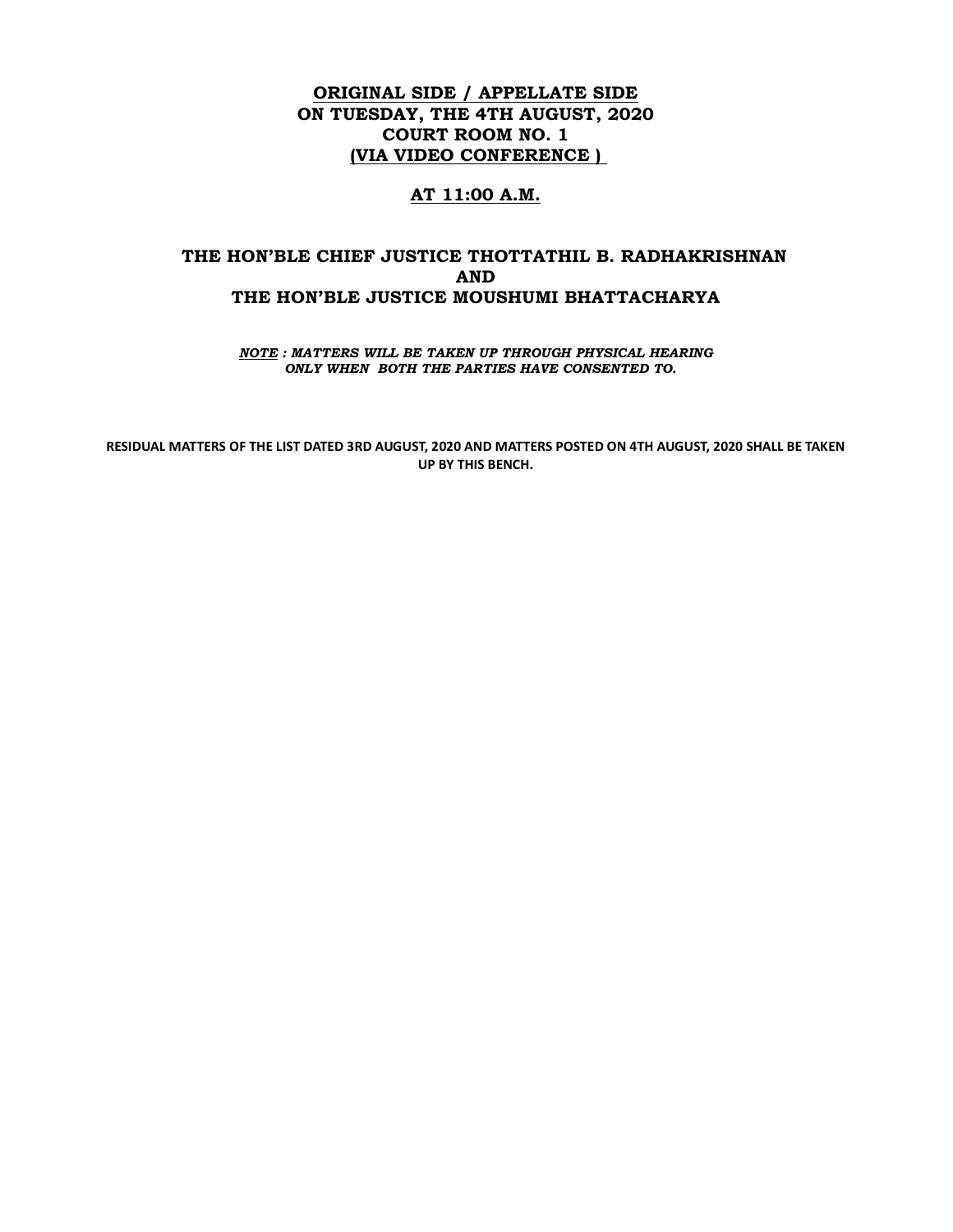# APPELLATE SIDE ON TUESDAY, THE 4TH AUGUST , 2020 COURT ROOM NO. 8 (VIA VIDEO CONFERENCE )

# AT 2:00 P.M.

# THE HON'BLE JUSTICE I.P. MUKERJI AND THE HON'BLE JUSTICE MD. NIZAMUDDIN

NOTE : MATTERS WILL BE TAKEN UP THROUGH PHYSICAL HEARING ONLY WHEN BOTH THE PARTIES HAVE CONSENTED TO.

 REVIEW APPLICATION ------------------

|  | RVW 67/2020 | WATINUKSUNG JAMIR Vs |  |  |  |
|--|-------------|----------------------|--|--|--|
|  |             | UNION OF INDIA & ORS |  |  |  |

RAMIJ MUNSI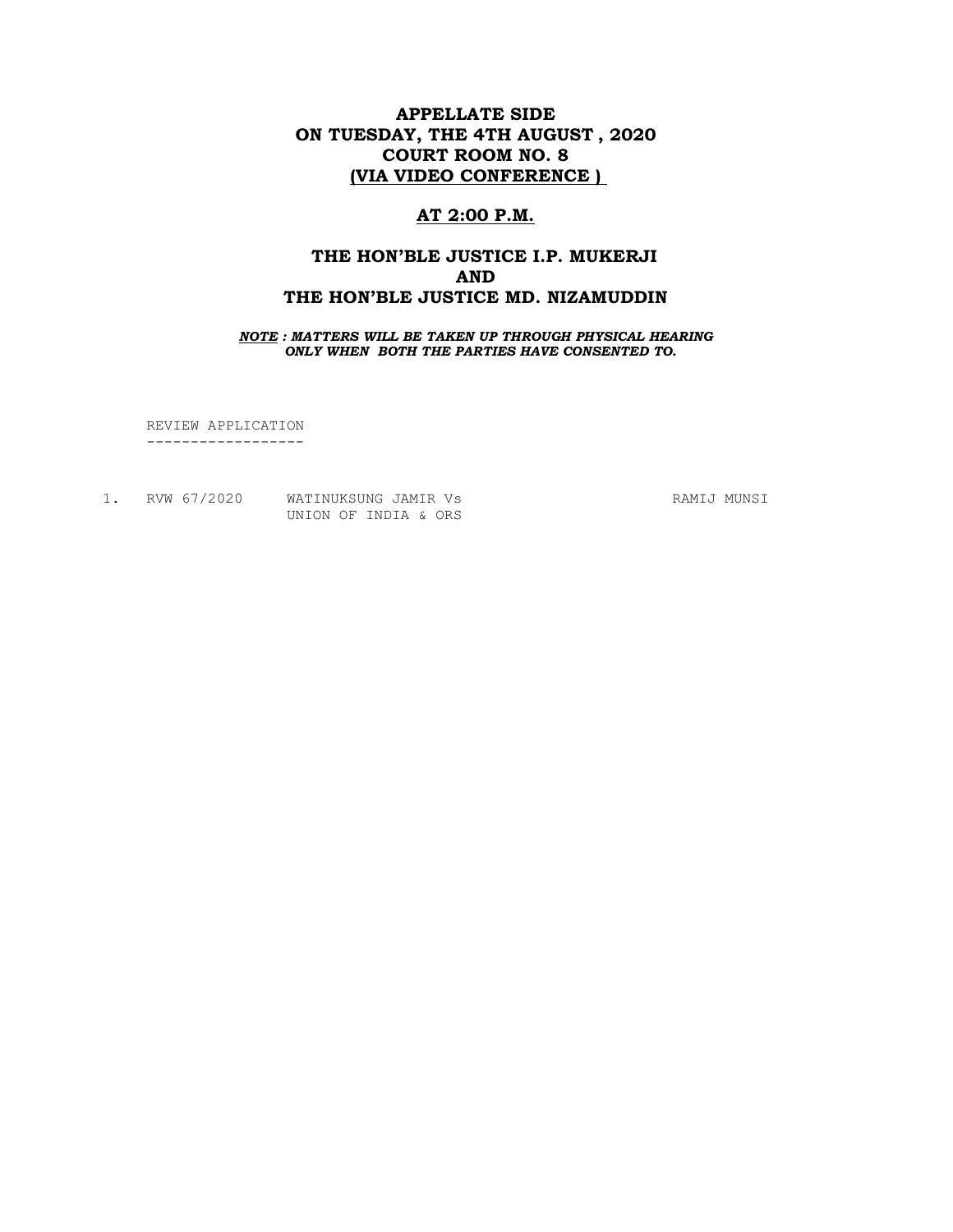# APPELLATE SIDE ON TUESDAY, THE 4TH AUGUST , 2020 COURT ROOM NO. 11 (VIA VIDEO CONFERENCE )

### 11:00 A.M. TO 1:00 P.M.

# THE HON'BLE JUSTICE SAMAPTI CHATTERJEE AND THE HON'BLE JUSTICE JAY SENGUPTA

#### NOTE : MATTERS WILL BE TAKEN UP THROUGH PHYSICAL HEARING ONLY WHEN BOTH THE PARTIES HAVE CONSENTED TO.

 APPLICATION FOR BAIL --------------------

- 1. CRM 5105/2020 SECENDER SK. Vs KUSAL KUMAR MUKHERJEE CRAN 3377/2020 STATE OF WEST BENGAL 2. CRM 5151/2020 JAMAL HOSSAIN @ RINTU Vs MRITYUNJOY CHATTERJEE CRAN 3433/2020 STATE OF WEST BENGAL
- 3. CRM 5107/2020 SAHEB MONDAL Vs SURAJIT BASU CRAN 3378/2020 STATE OF WEST BENGAL
- 4. CRM 5153/2020 MAMATA PAUL & ORS Vs MRITYUNJOY CHATTERJEE CRAN 3435/2020 STATE OF WEST BENGAL
- 5. CRM 5113/2020 SIMA SEIKH & ANR Vs SAYAN DE CRAN 3388/2020 STATE OF WEST BENGAL
- 6. CRM 5115/2020 RAJU SARKAR @ RAJA SARKAR Vs JAYDEEP KR BHOWMICK CRAN 3390/2020 STATE OF WEST BENGAL
- 7. CRM 5119/2020 KALYAN ROY @ KALLYAN @ PUKU ROY Vs MADHUSHRI DUTTA MAJUMDAR STATE OF WEST BENGAL
- 8. CRM 5133/2020 PRADIP BARMAN Vs **HILLOL SAHA PODDAR** STATE OF WEST BENGAL & ORS.
- 9. CRM 2509/2020 SOUGATA SARKAR Vs SURAJIT BASU STATE OF WEST BENGAL
- 10. CRM 3929/2020 MOMINUDDIN @ MONUDDIN Vs KALIPADA DAS STATE OF WEST BENGAL

 APPLICATION FOR ANTICIPATORY BAIL ---------------------------------

11. CRM 5007/2020 ABBAS SARKAR & ANR. Vs SANDIP MANDAL CRAN 3241/2020 STATE OF WEST BENGAL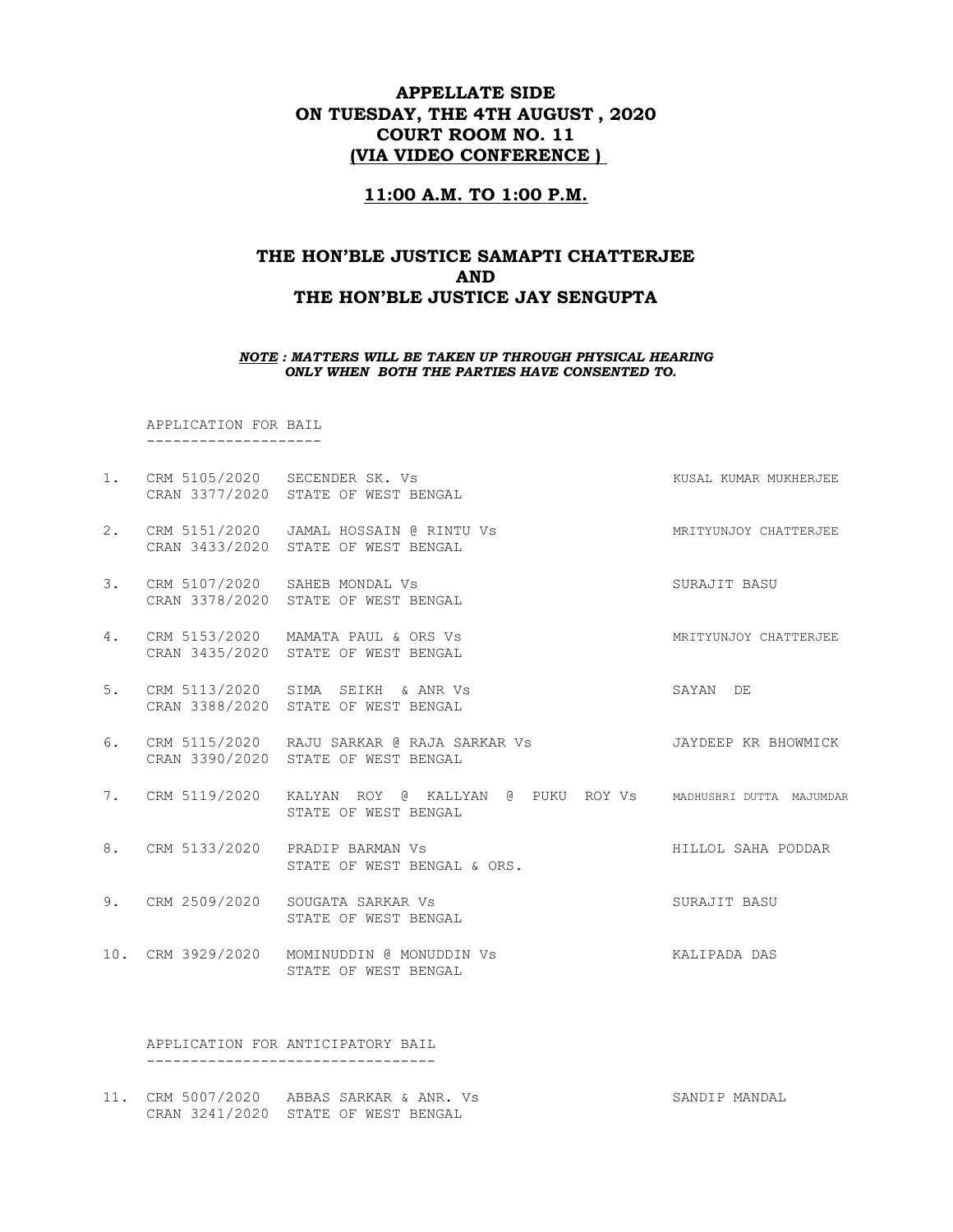- 12. CRM 4967/2020 AMENA BIBI Vs **ANKITA** DEY CRAN 3199/2020 STATE OF WEST BENGAL 13. CRM 5051/2020 LIPIKA MONDAL Vs SUJAN CHATTERJEE CRAN 3295/2020 STATE OF WEST BENGAL 14. CRM 4773/2020 SHRI KRISHNA MATABBAR Vs DEBAJIT KUNDU STATE OF WEST BENGAL 15. CRM 5135/2020 ANANTA BARMAN Vs KALIPADA DAS CRAN 3419/2020 STATE OF WEST BENGAL & ORS. 16. CRM 5137/2020 NABIN ROY Vs RAJESWAR CHAKRABORTY CRAN 3421/2020 STATE OF WEST BENGAL & ORS. 17. CRM 5139/2020 AJIDAR RAHAMAN & ANR. Vs JAYDEEP KANTA BHOWMIK CRAN 3422/2020 STATE OF WEST BENGAL & ORS. 18. CRM 5143/2020 SAHIDUL ISLAM Vs JAYDEEP KANTA BHOWMIK CRAN 3425/2020 STATE OF WEST BENGAL 19. CRM 5147/2020 ISPINDIER MUNSHI & ORS Vs MADHURIMA SARKAR CRAN 3429/2020 STATE OF WEST BENGAL 20. CRM 5149/2020 ALOKE KR. GUHA Vs DEVIPRIYA MITRA STATE OF WEST BENGAL HABEAS CORPUS ------------- 21. WP 5882W/2020 SANKAR RUIDAS Vs ANINDYA HALDER CAN 3982/2020 STATE OF WEST BENGAL& ORS APPLICATION ----------- 22. MAT 485/2020 HPCL & ORS. Vs PRASUN MUKHERJEE CAN 4187/2020 M/S. IAS TRANSPORT CORP. & ORS. CAN 4198/2020 CAN 4200/2020 23. FAT 167/2020 ANUPAM BHOWMIK Vs SUPRATICK SYAMAL DIPANWITA BHOWMIK(JANA) 24. FAT 169/2020 USHRI ROY Vs **TIRTHANKAR DHALI**  CAN 3535/2020 DEBOJYOTI DE 25. FAT 107/2019 ANKUR SHINGAL Vs SHREYA SINGH CAN 4046/2020 RASIKA SHINGAL CAN 4047/2020 TRIBUNAL APPLICATION --------------------
- 26. WP.ST 59/2020 DIPAK SAMANTA Vs GOPA BISWAS STATE OF WEST BENGAL & ORS. 27. WPLRT 29/2020 BABULAL GHOSH & ANR Vs D BANERJEE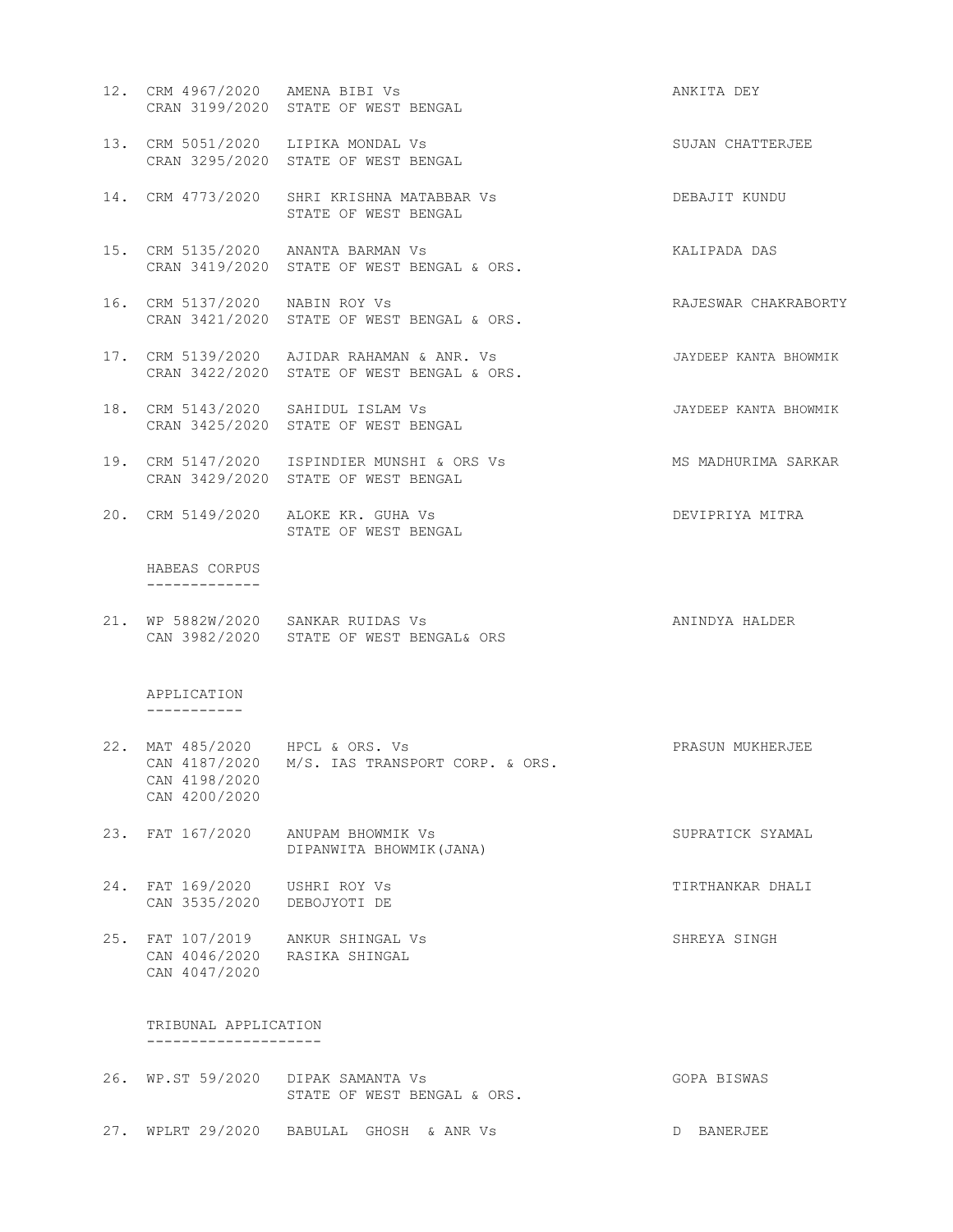CAN 4000/2020 STATE OF WEST BENGAL & ORS

28. WP.ST 61/2020 THE PUBLIC SERVICE COMMISSION ,W.B. & ORS VsSHRABONI SARKAR MINARUL ISLAM MONDAL & ANR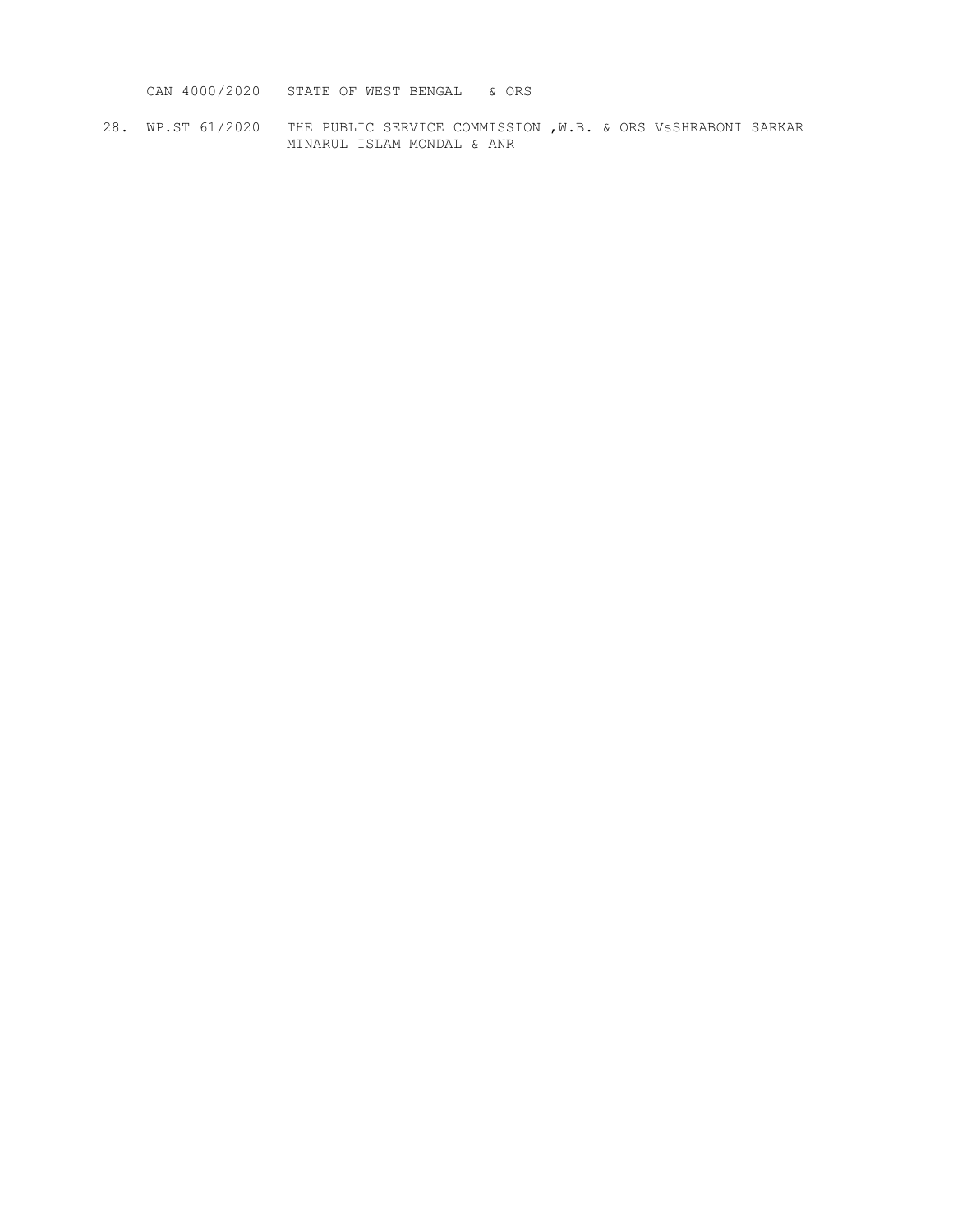# APPELLATE SIDE ON TUESDAY, THE 4TH AUGUST , 2020 COURT ROOM NO. 11 (VIA VIDEO CONFERENCE )

## 2:00 P.M. TO 3:30 P.M.

## THE HON'BLE JUSTICE SAMAPTI CHATTERJEE

#### NOTE : MATTERS WILL BE TAKEN UP THROUGH PHYSICAL HEARING ONLY WHEN BOTH THE PARTIES HAVE CONSENTED TO.

#### MOTION ------

| 1.  | CAN 4313/2020 THE KMC & ORS     | WP 6087W/2020 GITA SAHA & ORS Vs                                                                       | SHALU GUPTA              |
|-----|---------------------------------|--------------------------------------------------------------------------------------------------------|--------------------------|
| 2.  | CAN 4316/2020 HMC & ORS         |                                                                                                        |                          |
| 3.  |                                 | WP 6091W/2020 SUMIT KUMAR SEN Vs<br>CAN 4320/2020 STATE OF WEST BENGAL & ORS                           | SANJUKTA DUTTA           |
| 4.  |                                 | WP 6093W/2020 DEBU SARKAR Vs<br>CAN 4327/2020 STATE OF WEST BENGAL& ORS                                | SUMAN DAS                |
| 5.  |                                 | WP 6095W/2020 HAREJA BIBI & ORS Vs<br>CAN 4330/2020 STATE OF WEST BENGAL& ORS                          | SALONI BHATTACHARYA      |
| 6.  |                                 | WP 6097W/2020 SIMANTA BHATTACHARJEE Vs<br>CAN 4337/2020 WB HEALTH RECRUITMENT BOARD & ORS              | MADHUSHRI DUTTA MAJUMDER |
| 7.  |                                 | WP 6099W/2020 SMT SIMA MONDAL & ORS Vs<br>CAN 4345/2020 STATE OF WEST BENGAL & ORS                     | INDRANIL HALDER          |
| 8.  | WP 6101W/2020 MD IMTIAZ Vs      | CAN 4347/2020 C.E.S.C LTD & ANR                                                                        | INDRANIL HALDER          |
| 9.  |                                 | WP 6103W/2020 DR SANJAY MAHAWAR Vs<br>CAN 4349/2020 STATE OF WEST BENGAL & ORS                         | SHIBAJI KUMAR DAS        |
| 10. |                                 | WP 6105W/2020 TARIKUL SARDAR Vs<br>CAN 4358/2020 STATE OF WEST BENGAL & ORS                            | ABHISHEK VERMA           |
|     |                                 | 11. WP 5745W/2020 ARNAB BHATTACHARJEE Vs<br>CAN 3711/2020 BENGAL CHEMICALS & PHARMACEUTICALS LTD & ORS | ANINDITA AUDDY (DAS)     |
|     | 12. WP 5787W/2020 BAPI DUTTA Vs | CAN 3781/2020 STATE OF WEST BENGAL & ORS                                                               | TAPAN ROY                |
|     |                                 | 13. WP 5477W/2020 ANKIT BANSAL Vs<br>CAN 3177/2020 BOARD OF TRUSTEES & ORS                             | MAYUKH MUKHERJEE         |
|     |                                 | 14. WP 5743W/2020 SUBIR ROY CHOWDHURY Vs<br>CAN 3703/2020 KOLKATA MUNICIPALITY                         | RAKHESWAR DEY SARKAR     |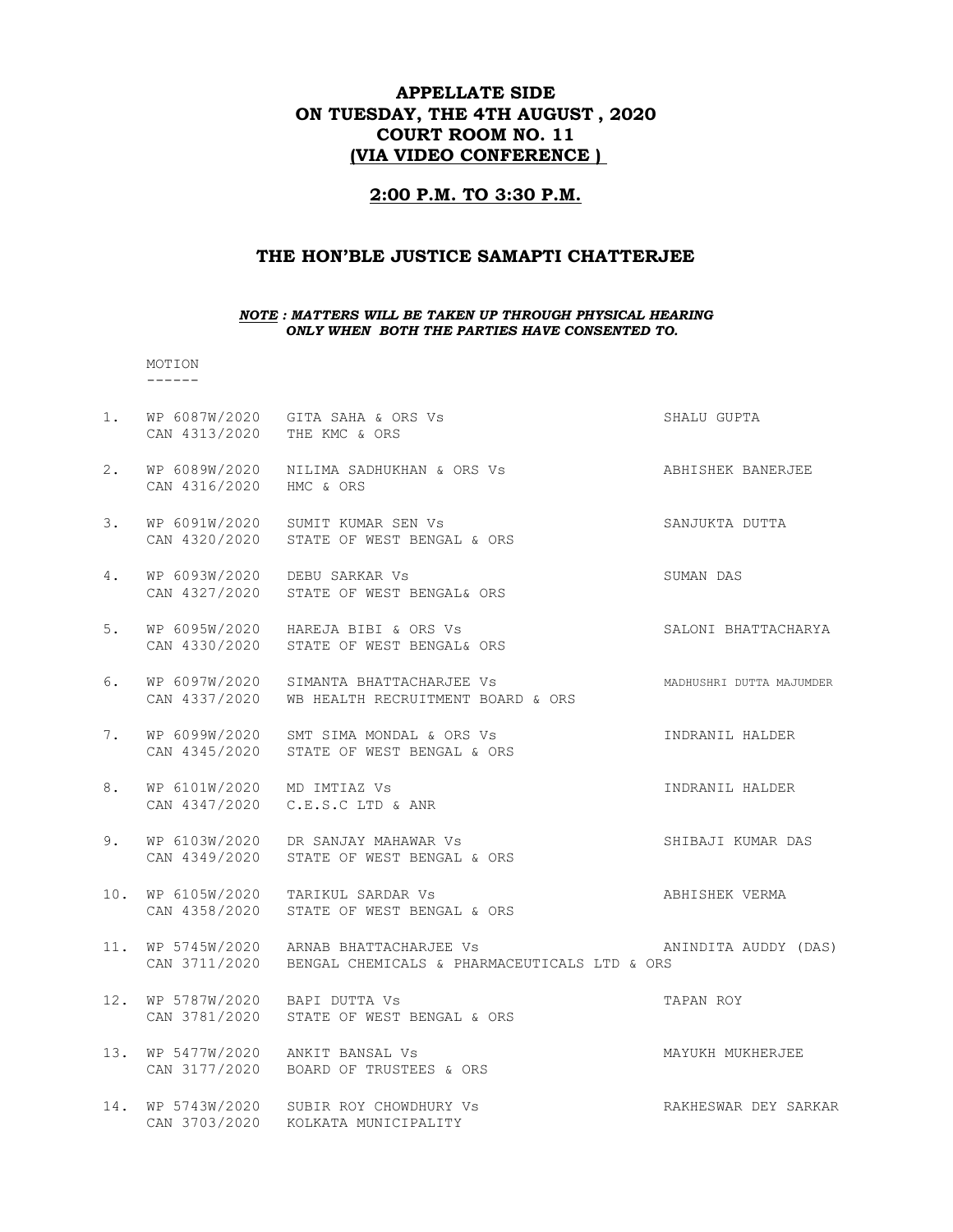- 15. WP 5753W/2020 SMRITIKANA NANDI Vs TATHAGATA MAJUMDAR CAN 3723/2020 STATE OF WEST BENGAL & ORS
- 16. WP 5703W/2020 BABUN MONDAL Vs TARUN JYOTI TEWARI CAN 3625/2020 STATE OF WEST BENGAL & ORS
- 17. WP 5967W/2020 SMT. NAMITA NAG (MONDAL) Vs HARADHAN MONDAL CAN 4127/2020 STATE OF WEST BENGAL & ORS.
- 18. WP 5969W/2020 SMT. PRIYANKA HALDER Vs PRITAM MAJUMDAR CAN 4129/2020 STATE OF WEST BENGAL
- 19. WP 5971W/2020 VIJENDRA JAIWAL Vs AJIT KUMAR MISHRA CAN 4133/2020 STATE OF WEST BENGAL & ORS.
- 20. WP 5973W/2020 SOHRAB HOSSAIN Vs TANUJA BASAK CAN 4138/2020 STATE OF WEST BENGAL & ORS
- 21. WP 5975W/2020 RANAJIT KUMAR PAILAN Vs **ASHOK KUMR** JHA CAN 4141/2020 STATE OF WEST BENGAL & ORS
- 22. WP 5977W/2020 RAMAPADA SINGSARDAR Vs SHASHISH CHATTERJEE CAN 4145/2020 BHARAT PETROLEUM CORPORATION LIMITED & ORS
- 23. WP 5979W/2020 KRISHNENDU BARIK & ORS Vs ASHOK KUMAR JHA CAN 4147/2020 STATE OF WEST BENGAL & ORS
- 24. WP 5981W/2020 SOMA BANERJEE & ANR Vs KRISHNENDU PAL CHOWDHURY CAN 4150/2020 STATE OF WEST BENGAL & ORS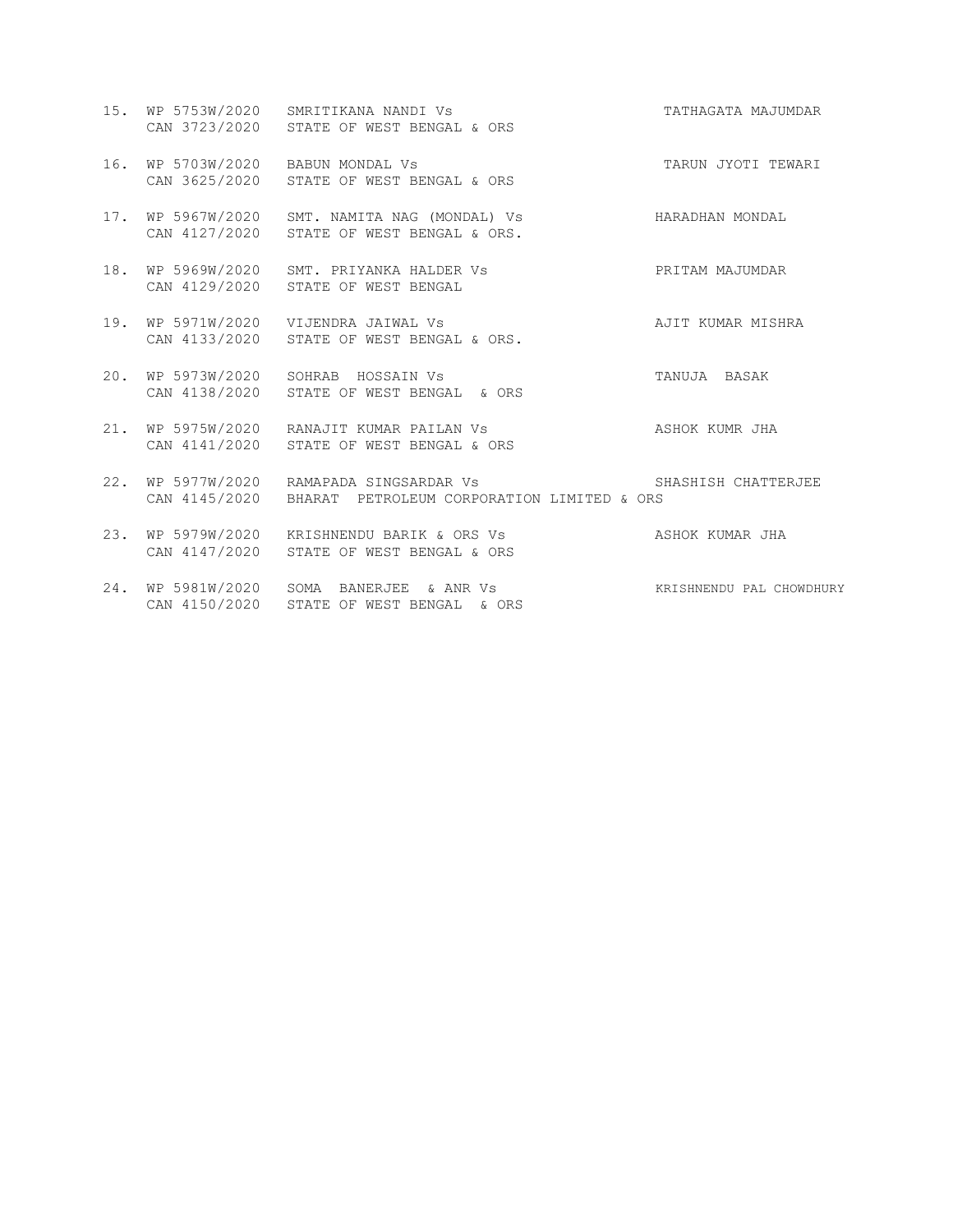# ORIGINAL SIDE ON TUESDAY, THE 4TH AUGUST , 2020 COURT ROOM NO. 11 (VIA VIDEO CONFERENCE )

## 2:00 P.M. TO 3:30 P.M.

### THE HON'BLE JUSTICE SAMAPTI CHATTERJEE

#### NOTE: MATTERS WILL BE TAKEN UP THROUGH PHYSICAL HEARING ONLY WHEN BOTH THE PARTIES HAVE CONSENTED TO.

 NEW MOTIONS -----------

1. AP 187/2020 SREI EQUIPMENT FINANCE LIMITED Vs SINHA & CO. SEIRRA INFRAVENTURE PRIVATE LIMITED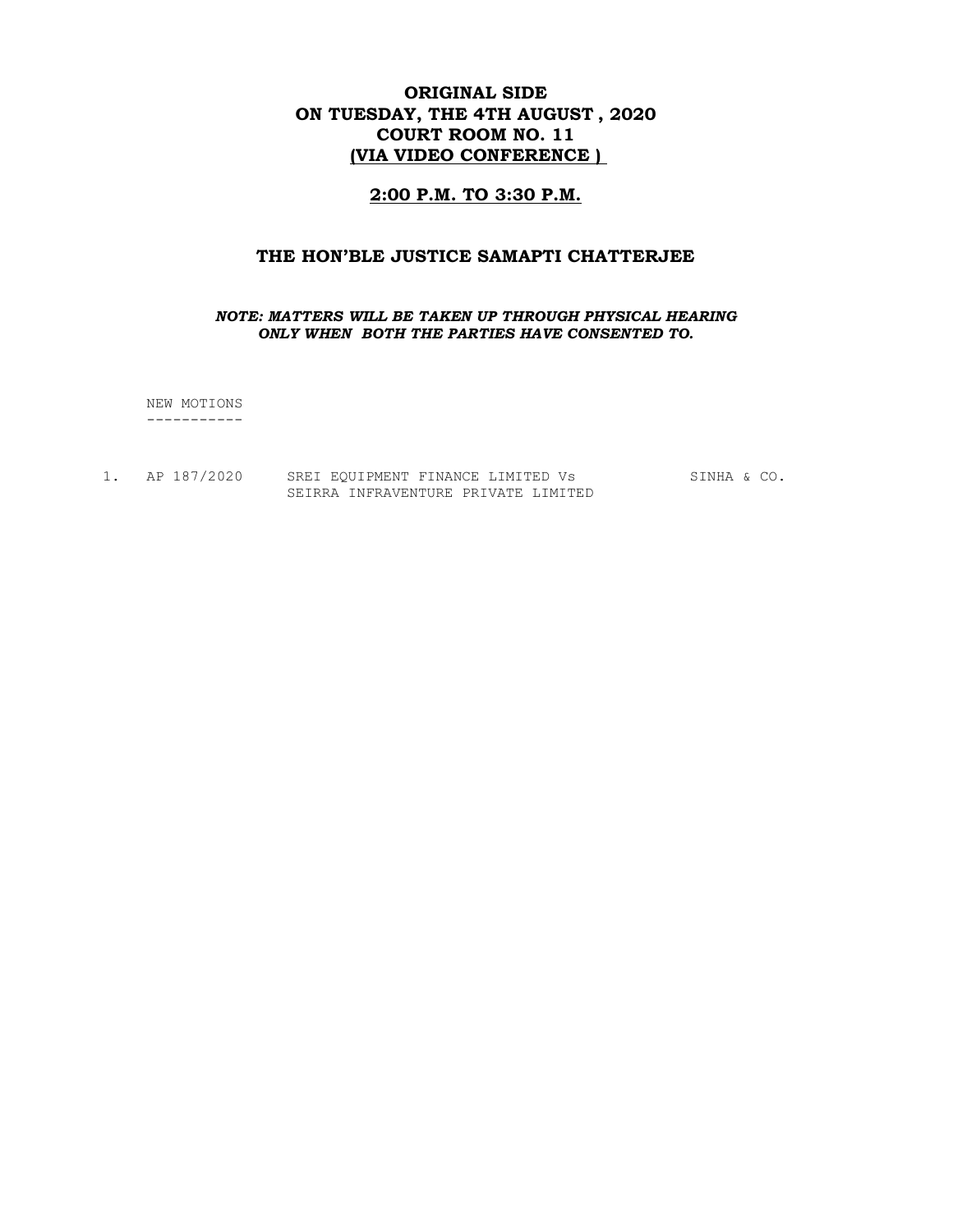# APPELLATE SIDE ON TUESDAY, THE 4TH AUGUST , 2020 COURT ROOM NO. 16 (VIA VIDEO CONFERENCE )

## 11:00 A.M. TO 1:00 P.M.

# THE HON'BLE JUSTICE SAHIDULLAH MUNSHI AND THE HON'BLE JUSTICE TIRTHANKAR GHOSH

#### NOTE : MATTERS WILL BE TAKEN UP THROUGH PHYSICAL HEARING ONLY WHEN BOTH THE PARTIES HAVE CONSENTED TO.

 APPLICATION FOR BAIL --------------------

- 1. CRM 5142/2020 KALYAN ROY @ KALLYAN @ PUKU ROY Vs MADHUSHRI DUTTA MAJUMDAR STATE OF WEST BENGAL
- 2. CRM 5146/2020 KAMAL HASAN Vs **MRITYUNG MARITYUN**JOY CHATTERJEE CRAN 3427/2020 STATE OF WEST BENGAL
- 3. CRM 5150/2020 MAHASIN SK @ MAHASIN SEKH Vs FRAMAL HABIBUR RAHAMAN CRAN 3432/2020 STATE OF WEST BENGAL
- 4. CRM 5154/2020 SUPRIYA BHUNIA @ BHUNYA Vs MRITYUNJOY CHATTERJEE CRAN 3438/2020 STATE OF WEST BENGAL
- 5. CRM 2900/2020 ASIF ALI AND ANR. Vs KOUSTAV BAGCHI CRAN 3027/2020 STATE OF WEST BENGAL
- 6. CRM 5124/2020 MD. KHAIRUL & ORS. Vs ANIRBN BANERJEE STATE OF WEST BENGAL & ORS.
- 7. CRM 5126/2020 TAPASH SARKAR @ HODOL Vs NILMONI MITRA STATE OF WEST BENGAL
- 8. CRM 5116/2020 SIMA SEIKH & ANR Vs SAYAN DE CRAN 3391/2020 STATE OF WEST BENGAL

#### APPLICATION FOR ANTICIPATORY BAIL ---------------------------------

- 9. CRM 5134/2020 SRI SHYAMARANJN DAS & ORS. Vs KALIPADA DAS CRAN 3418/2020 STATE OF WEST BENGAL & ORS.
- 10. CRM 5136/2020 BALEN ROY Vs KALIPADA DAS CRAN 3420/2020 STATE OF WEST BENGAL & ORS.
- 11. CRM 5138/2020 SHIKHA KARJI Vs PRAJWAL GURUNG STATE OF WEST BENGAL & ORS.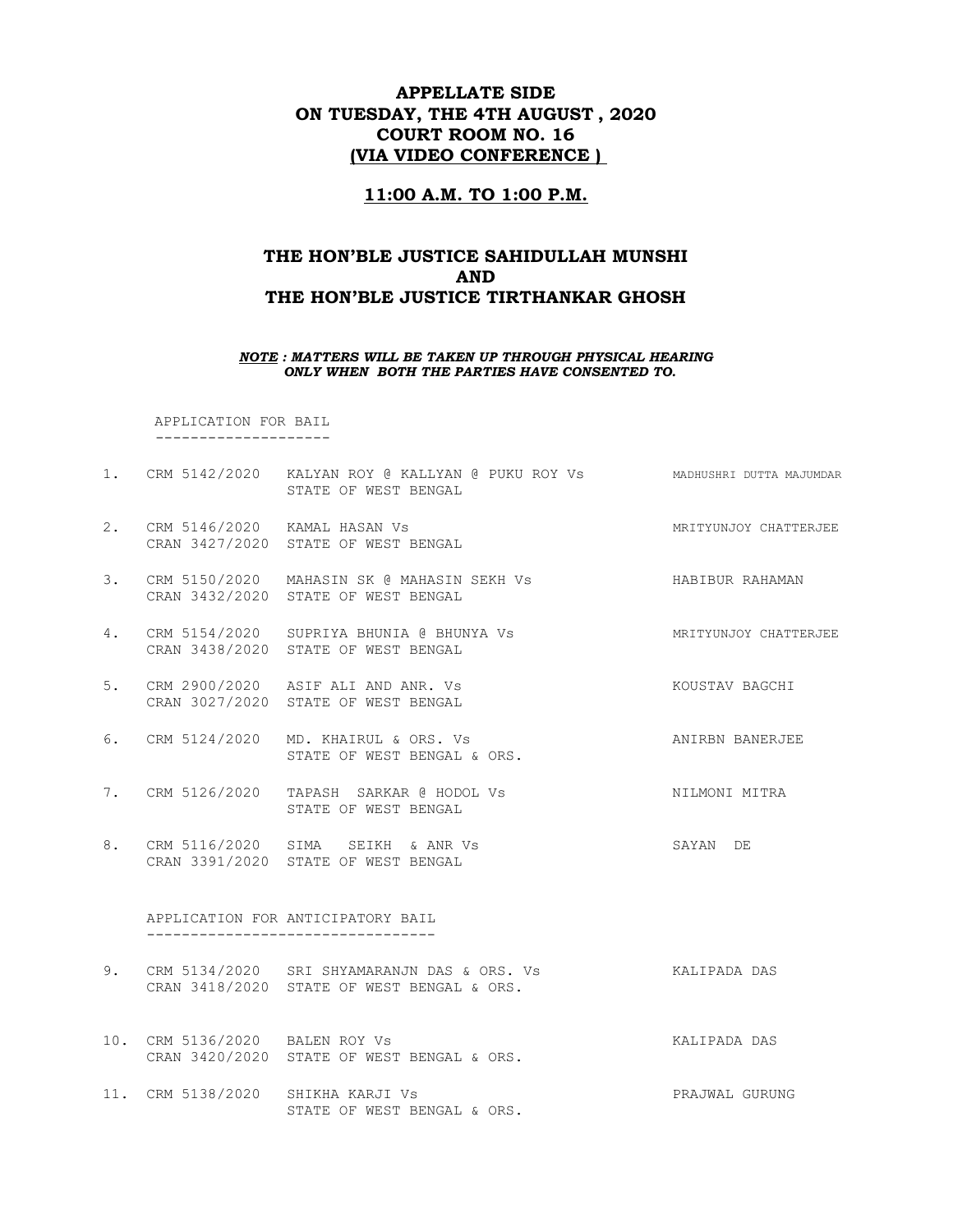- 12. CRM 5140/2020 BISWAJIT ADHIKARY Vs KUNALJIT BHATTACHARJEE CRAN 3423/2020 STATE OF WEST BENGAL & ORS.
- 13. CRM 5144/2020 BABUL DEB SINGHA & ANR Vs RAJESH KR SHARMA STATE OF WEST BENGAL
- 14. CRM 5148/2020 ASHOK KUMAR DAS Vs DEVI PRIYA MITRA CRAN 3430/2020 STATE OF WEST BENGAL
- 15. CRM 5152/2020 MD WASIM @ BUNTY & ANR Vs DIPANKAR PAL CRAN 3434/2020 STATE OF WEST BENGAL
- 16. CRM 5120/2020 DIPALI BARMAN & ORS Vs ARIJIT GHOSH CRAN 3404/2020 STATE OF WEST BENGAL
- 17. CRM 5122/2020 RATAN SARKAR Vs DEBAJIT KUNDU STATE OF WEST BENGAL
- 18. CRM 5128/2020 GADAI BISWAS Vs JAYDEEP KANTA BHOWMICK CRAN 3414/2020 STATE OF WEST BENGAL & ORS.
- 19. CRM 5130/2020 SABIK ROY @ CHANDAN ROY Vs HILLOL SAHA PODDAR STATE OF WEST BENGAL & ORS.
- 20. CRM 5132/2020 RAJ LAXMI KUMARI Vs SAYANTAN HAZRA CRAN 3417/2020 STATE OF WEST BENGAL & ORS.

 APPLICATION -----------

- 21. MAT 428/2020 RELIANCE JIO INFOCOMM LTD Vs V V V SHASTRY CAN 3245/2020 PRADIPTA KUMAR JANA & ORS
- 22. MAT 462/2020 UNITED STUDENTS AND RESEARCH SCHOLARS CHANDRACHUR CHATTERJE CAN 3578/2020 ASSO. REP BY SECY & AN VsSTATE OF WEST BENGAL & ORS CAN 3580/2020 CAN 3581/2020 CAN 3583/2020 CAN 3584/2020 CAN 4168/2020
- 23. MAT 464/2020 SOURAV BHATTACHARYYA Vs RIMPY MUKHERJEE CAN 3627/2020 STATE OF WEST BENGAL & ORS CAN 3630/2020 CAN 3632/2020
- 24. MAT 468/2020 THE MANAGING COMMITTEE REP. BY HEADMASTER MRITYUNJAY CHATTERJEE CAN 3689/2020 CUM SECRETARY Vs SUPRIYA MUKHOPADHYAY CAN 3690/2020
- 25. MAT 470/2020 THE MANAGING COMMITTEE REP. BY MRITYUNJOU CHATTERJEE CAN 3693/2020 HEADMASTER CUM SEC. & ORS VsANASUYA BODHAK & ORS CAN 3694/2020

26. MAT 474/2020 UNION OF INDIA & ORS Vs SUBHOJIT SEAL ARGOCHEM FEDERATION OF INDIA & ORS

27. MAT 476/2020 NHAI & ORS. Vs MANIKA ROY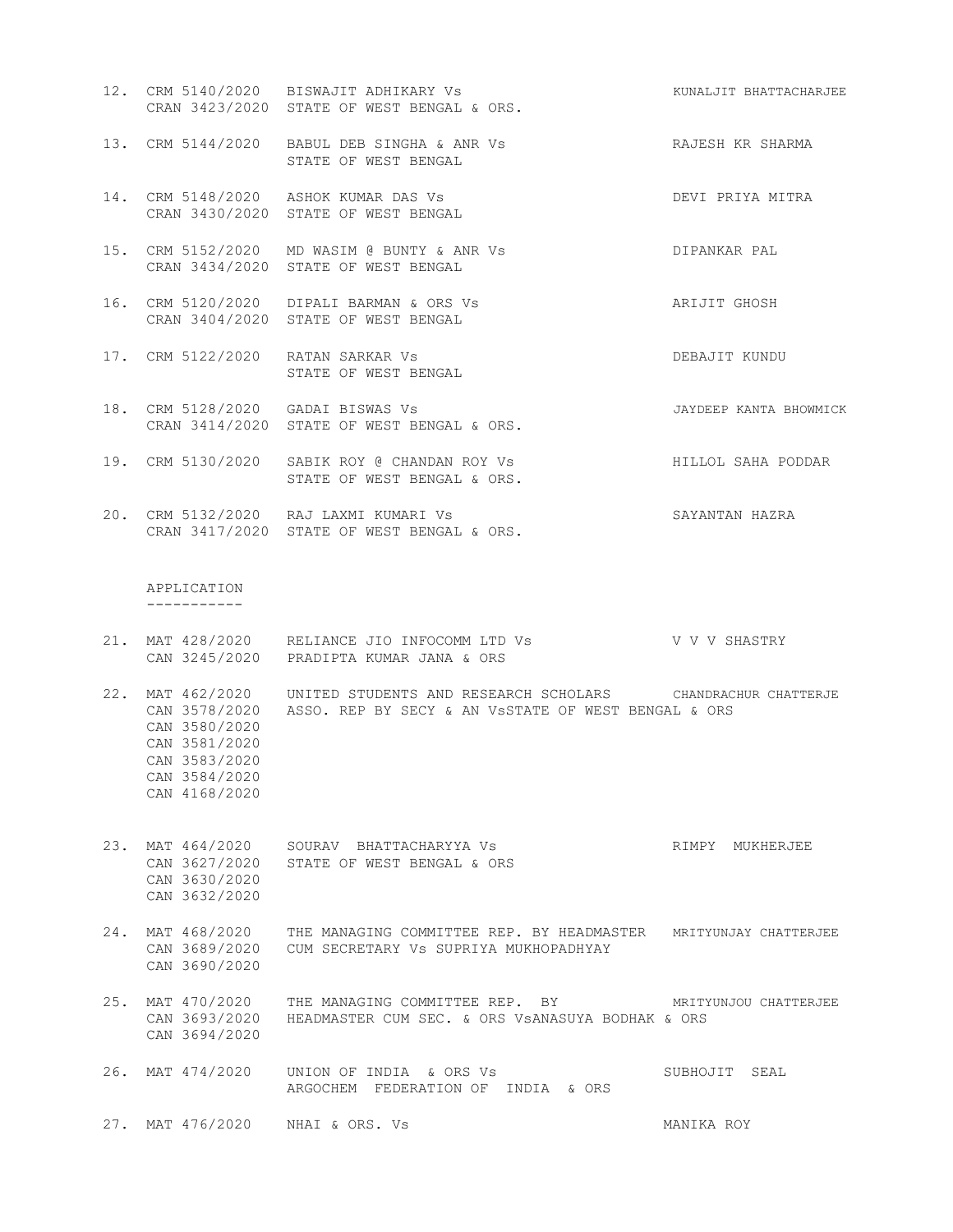CAN 3829/2020 SREI INFR. FIN. LTD. & ORS. CAN 3870/2020

- 28. MAT 480/2020 SHEIKH NASIM ALI & ORS Vs 28. MAT 480/2020 SHEIKH NASIM ALI & ORS Vs SANTOSH MAHATO CAN 3968/2020 STATE OF WEST BENGAL & ORS CAN 3969/2020
- 29. MAT 486/2020 UNION OF INDIA & ORS Vs ARIJIT MAJUMDER CAN 4324/2020 TARAKESWAR PRASAD CAN 4325/2020
- 30. FAT 166/2020 MANDIRA RAY CHOWDHURY & ANR Vs KRISHNENDU DE AMITAVA BANERJEE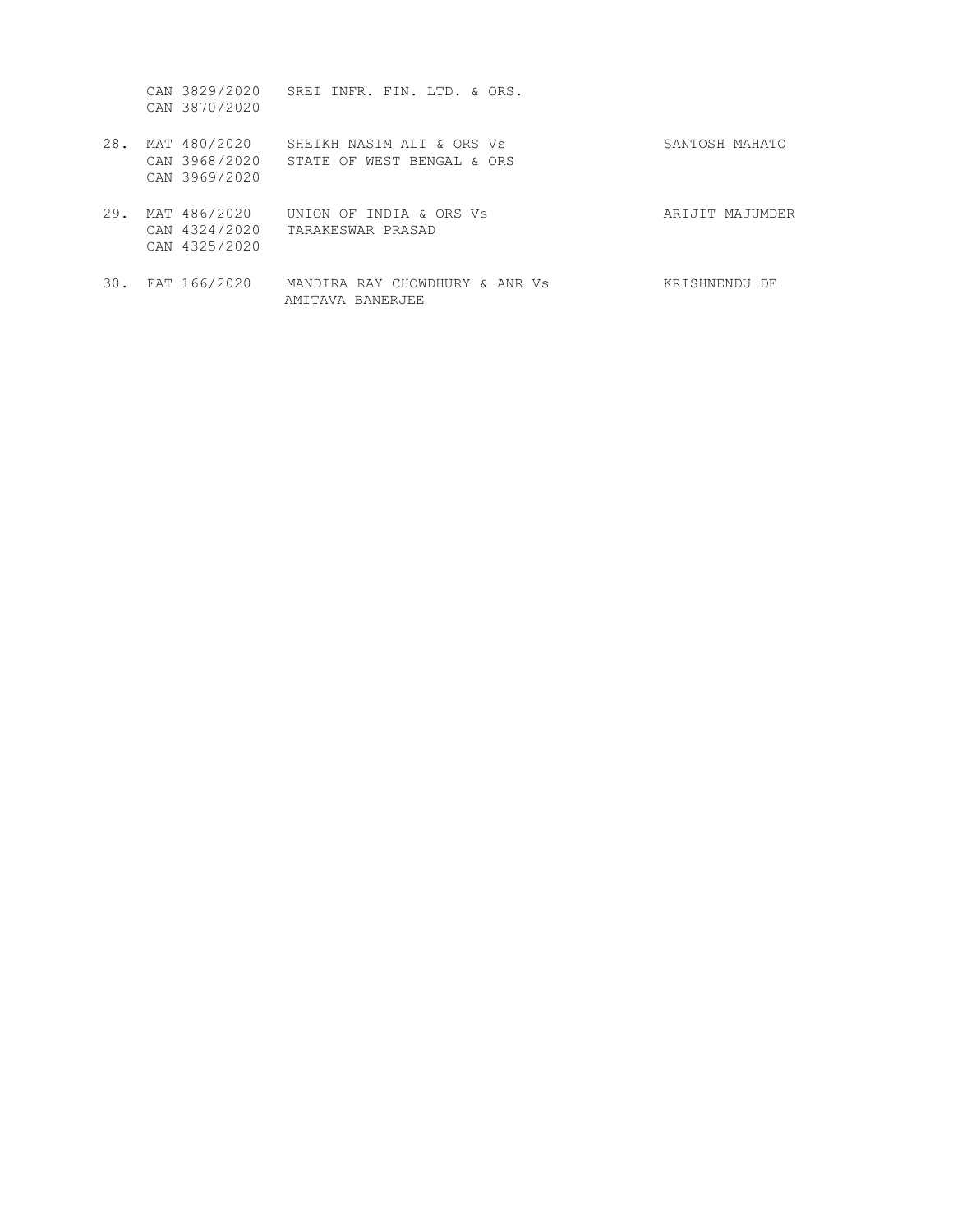# APPELLATE SIDE ON TUESDAY, THE 4TH AUGUST , 2020 COURT ROOM NO. 16 (VIA VIDEO CONFERENCE )

### 2:00 P.M. TO 3:30 P.M.

### THE HON'BLE JUSTICE SAHIDULLAH MUNSHI

NOTE : MATTERS WILL BE TAKEN UP THROUGH PHYSICAL HEARING ONLY WHEN BOTH THE PARTIES HAVE CONSENTED TO.

MOTION

------

1. WP 6026W/2020 PANKAJ KUMAR DAS Vs Sand Control of Matter Chatter Chatter Chatter of the Matter of American Chatter Chatter of the Victor Chatter of the Victor Chatter of the Victor Chatter of the Victor Chatter of the V CAN 4217/2020 BANK OF BARODA & ORS 2. WP 6030W/2020 DOYEL BAIDYA(JANA) Vs PAMPA DEY(DHABAL) CAN 4234/2020 STATE OF WEST BENGAL & ORS 3. WP 6032W/2020 M/S MACRO MEDIA DIGITAL IMAGING PVT LTD Vs UDITA SARAF CAN 4239/2020 UNION OF INDIA & ORS 4. WP 6034W/2020 PRADIP ARORA Vs SOMNATH ROY CHOWDHURY CAN 4240/2020 STATE OF WEST BENGAL & ORS 5. WP 6036W/2020 TIRUPATI FINCON PVT LTD & ANR Vs ANIRUDHHA DUTTA CAN 4246/2020 UNION OF INDIA & ORS 6. WP 6038W/2020 BHAWANA KUMARI SHAW & ORS Vs SHUVRO PROKASH LAHIRI CAN 4247/2020 STATE OF WEST BENGAL& ORS 7. WP 6040W/2020 SANDIP SARKAR Vs **RAJARSHI CHATTERJEE**  CAN 4250/2020 JT COMMISSIONER,STATE TAX,DURGAGUPUR RANGE & ORS 8. WP 6042W/2020 ASIT KUMAR NASKAR Vs Sand Control CHATTERJEE CAN 4252/2020 COAL INDIA & ORS 9. WP 6044W/2020 KAKALI BHATTACHARJEE Vs ARANYA SAHA CAN 4254/2020 STATE OF WEST BENGAL & ORS 10. WP 6046W/2020 SHILABATI HOSPITAL PVT LTD & ORS Vs SAURABH MAITRA CAN 4257/2020 STATE BANK OF INDIA & ORS 11. WP 6048W/2020 RAM PRAVESH PRASAD Vs PROTIK MAJUMDER CAN 4259/2020 UNION OF INDIA & ORS 12. WP 6050W/2020 SADAY CHAND MONDAL Vs SOMESH KUMAR GHOSH CAN 4261/2020 STATE OF WEST BENGAL & ORS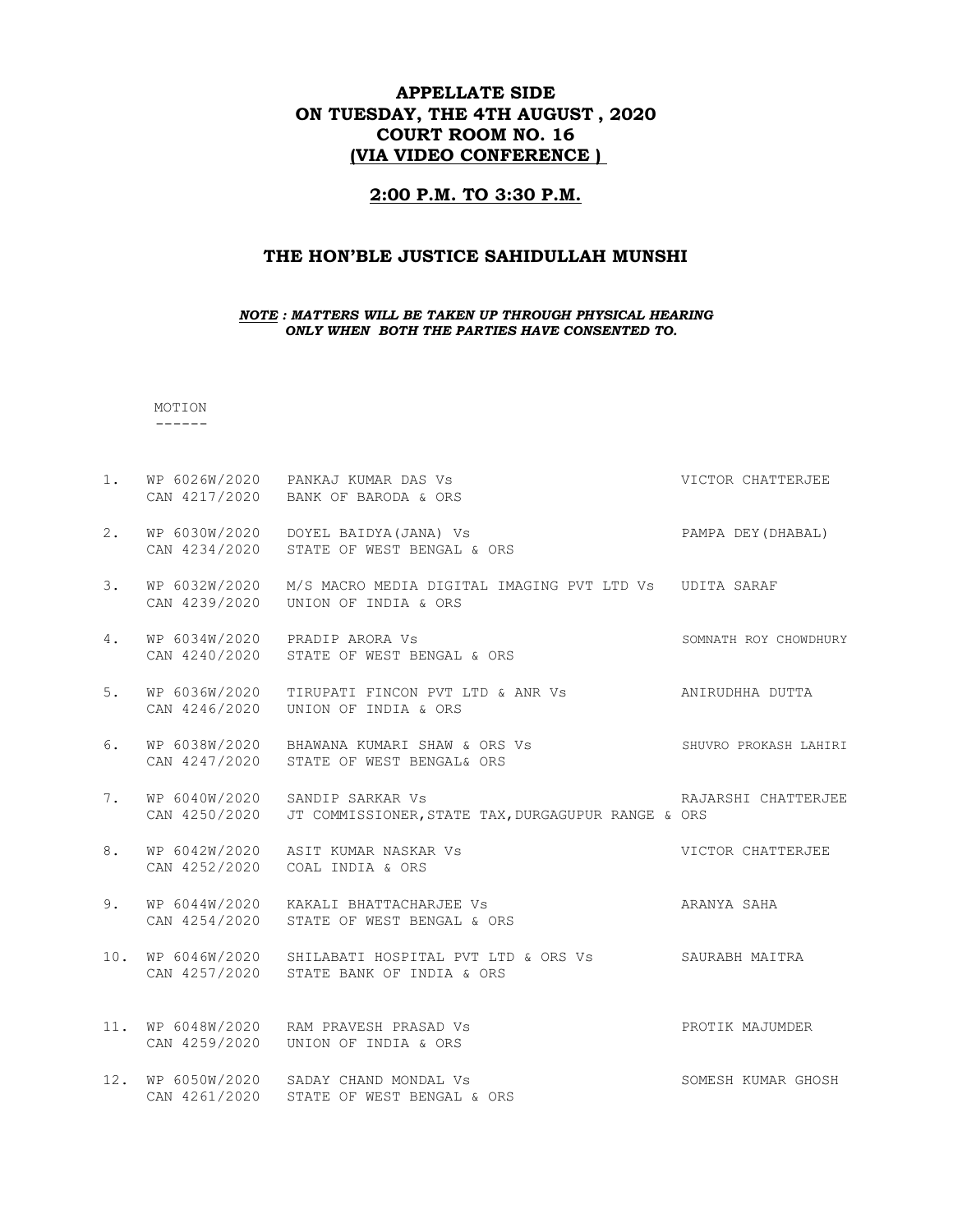|     |                                 | 13. WP 6052W/2020 SURYA NARAYAN MUKHERJEE Vs<br>CAN 4263/2020 UNION OF INDIA & ORS                                           | PRATIK MAJUMER          |
|-----|---------------------------------|------------------------------------------------------------------------------------------------------------------------------|-------------------------|
|     |                                 | 14. WP 6054W/2020 NABA KUMAR MANDAL & ORS Vs<br>CAN 4266/2020 STATE OF WEST BENGAL & ORS                                     | SAMIT BHANJA            |
|     |                                 | 15. WP 6056W/2020 NAVIN KUMAR CHOUBEY Vs<br>CAN 4265/2020 UNION OF INDIA & ORS                                               | PRATIK MAJUMDAR         |
|     |                                 | 16. WP 6058W/2020 SASTHI DOLAI & ANR Vs<br>CAN 4271/2020 STATE OF WEST BENGAL& ORS                                           | SOUMYAJIT DAS MAHAPATRA |
|     |                                 | 17. WP 6062W/2020 MANGAL CHAND ADAK Vs<br>CAN 4274/2020 UNION OF INDIA & ORS                                                 | SONAM BASU              |
|     |                                 | 18. WP 6064W/2020 BHABASINDU GARAI Vs<br>CAN 4277/2020 STATE OF WEST BENGAL& ORS                                             | SATRAJIT SINHA ROY      |
|     |                                 | 19. WP 6066W/2020 SOUTH CITY APARTMENT OWNERS' ASSOCIATION BIMALENDU DAS<br>CAN 4282/2020 & ANR Vs STATE OF WEST BENGAL& ORS |                         |
|     | 20. WP 6068W/2020 WASIM RAJA Vs | CAN 4284/2020 STATE OF WEST BENGAL & ORS                                                                                     | ASIF DEWAN              |
|     |                                 | 21. WP 6070W/2020 RAJIB KAMAL DAS Vs<br>CAN 4288/2020 STATE OF WEST BENGAL & ORS                                             | SWETA GANDHI            |
|     | 22. WP 6072W/2020 UTTAM DAS Vs  | CAN 4292/2020 STATE OF WEST BENGAL& ORS                                                                                      | DHANNANJAY BANERJEE     |
|     |                                 | 23. WP 6074W/2020 BISWANATH HALDER Vs<br>CAN 4293/2020 STATE OF WEST BENGAL & ORS                                            | SANJIB SANKAR MAJUMDER  |
| 24. |                                 | WP 6076W/2020 SWARAJ INDIA & ANR Vs<br>CAN 4297/2020 STATE OF WEST BENGAL& ORS                                               | SURYANU SENGUPTA        |
|     |                                 | 25. WP 6078W/2020 BIMAN CHANDRA PAL Vs<br>CAN 4300/2020 UNION OF INDIA& ORS                                                  | BUDDHADEV BHUNIA        |
|     |                                 | 26. WP 6080W/2020 STATE BANK OF INDIA & ANR Vs<br>CAN 4302/2020 STATE OF WEST BENGAL & ORS                                   | ANIRBAN PRAMANICK       |
|     |                                 | 27. WP 6082W/2020 PRASANTA KUMAR RAY Vs<br>CAN 4308/2020 STATE OF WEST BENGAL & ROS                                          | SUMITAVA CHAKRABORTY    |
| 28. |                                 | WP 6084W/2020 SUKHARANJAN BISWAS@SUNIL KUMAR BISWAS Vs SUMITAVA CHAKRABORTY<br>CAN 4310/2020 STATE OF WEST BENGAL & ORS      |                         |
|     | 29. WP 6086W/2020 YASIN SEKH Vs | CAN 4311/2020 STATE OF WEST BENGAL & ORS                                                                                     | BAIDURYA GHOSAL         |
|     |                                 | 30. WP 6088W/2020 SETH CHEMICAL WORK PVT. LTD& ANR VS AMRITA PANDEY<br>CAN 4312/2020 RESERVE BANK OF INDIA & ORS             |                         |
|     |                                 | 31. WP 6090W/2020 AMARENDRA PRASAD DATTA Vs<br>CAN 4317/2020 STATE OF WEST BENGAL & ORS                                      | ANGSHUMAN CHAKRABORTY   |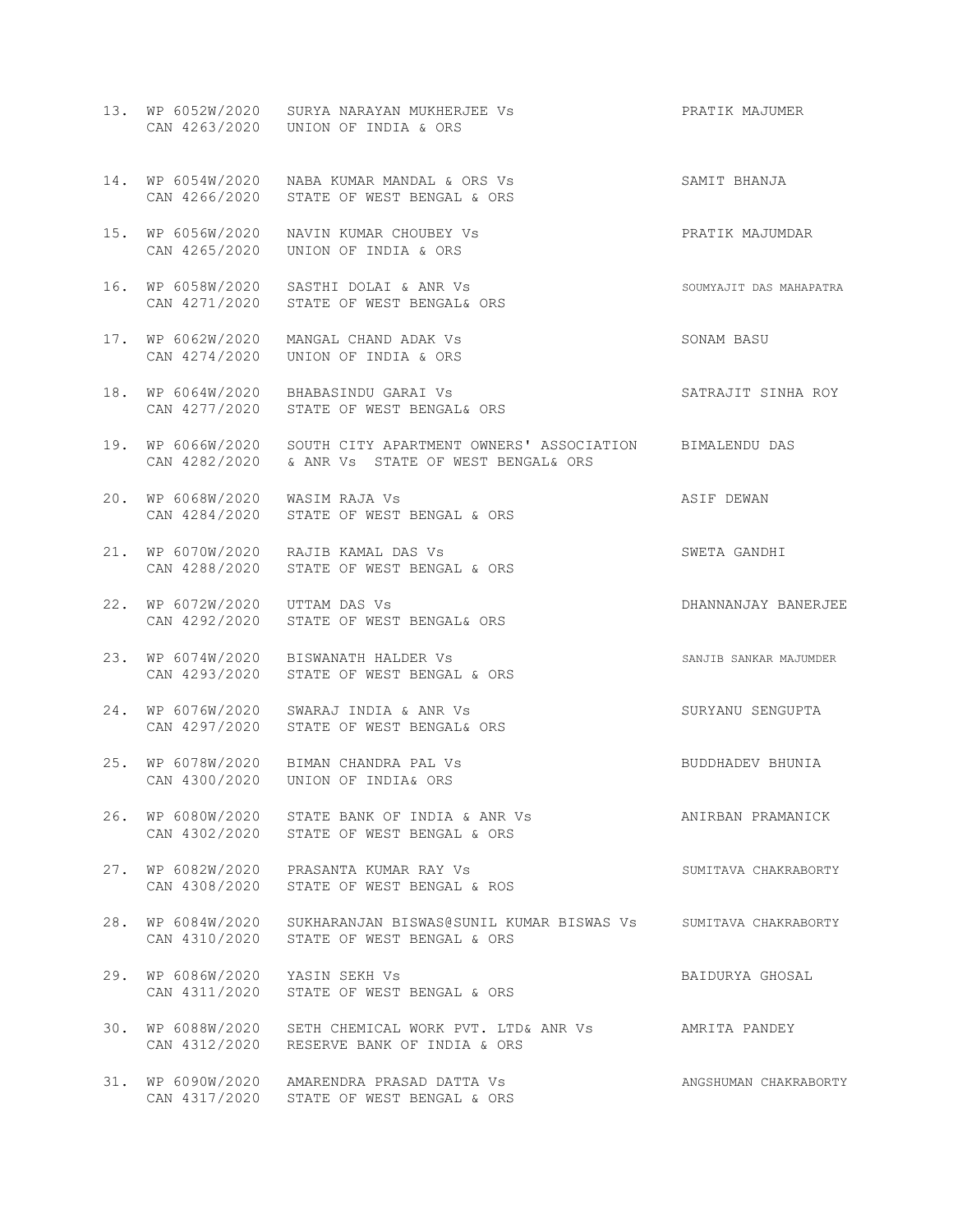|                                    | 32. WP 6092W/2020 LAKSHMI KANTA PANDIT Vs<br>CAN 4326/2020 THE WBSEDCL & ORS                                                     | A.K. CHATTOPADHYAYA   |
|------------------------------------|----------------------------------------------------------------------------------------------------------------------------------|-----------------------|
| 33. WP 6094W/2020 SOMA GHOSH Vs    | CAN 4329/2020 DISTRICT INSPECTOR OF SCHOOLS, PURULIA & ORS                                                                       | ABHIJIT BORAL         |
|                                    | AYAN CHAKRABORTY<br>34. WP 6096W/2020 BALARAM CHOWDHURY Vs<br>CAN 4332/2020    UNION OF INDIA & ORS                              |                       |
| CAN 4344/2020 HMC & ORS            | 35. WP 6098W/2020 GOPAL SHAW & & ANR Vs                                                                                          | SHEBATEE DATTA        |
| CAN 4346/2020 HMC & ORS            | 36. WP 6100W/2020 SADHANA DOLUI Vs                                                                                               | A.K. CHATTOPADSHYAY   |
|                                    | 37. WP 6102W/2020 MAA MAHAMAYA HOSPITAL Vs<br>CAN 4348/2020 STATE OF WEST BENGAL & ORS                                           | SHIBAJI KUMAR DAS     |
|                                    | 38. WP 6104W/2020 ANGSHUMAN BHOWMIK & ORS Vs<br>CAN 4356/2020 UNION OF INDIA & ORS                                               | SUBRATA BANERJEE      |
| 39. WP 6106W/2020 RAHIMA BIBI Vs   | CAN 4359/2020 STATE OF WB & ORS                                                                                                  | A. VERMA              |
|                                    | 40. WP 5666W/2020 MALDA REAL ESTATE PVT LTD & ORS Vs SIDHANT CHOWDHURY<br>CAN 3537/2020 STATE OF WEST BENGAL & ORS               |                       |
|                                    | 41. WP 5778W/2020 PRABIR LAHIRI & ANR VS<br>CAN 2769/2020 STATE OF WEST RENCAL 6 OBS<br>CAN 3769/2020 STATE OF WEST BENGAL & ORS | SIDHANT CHOWDHURY     |
|                                    | 42. WP 5784W/2020 PRADYAT SAHA Vs<br>CAN 3778/2020 STATE OF WEST BENGAL & ORS                                                    | KINJAL BARAL          |
| 43. WP 5896W/2020 SURESH RAI Vs    | CAN 4022/2020 STATE OF WEST BENGAL & ORS                                                                                         | TANUJA BASAK          |
|                                    | 44. WP 5898W/2020 RAJESH KR PANDEY Vs<br>CAN 4024/2020 STATE OF WEST BENGAL & ORS                                                | SUPRIYO CHATTOPADHYAY |
| 45. WP 5894W/2020                  | KANISHK SINHA Vs<br>CAN 4019/2020 ATIN MALLIK & ORS                                                                              | KANISHK SINHA         |
| 46. WP 5826W/2020<br>CAN 3854/2020 | KANISHK SINHA Vs<br>HARSH VARDHAN & ORS                                                                                          | KANISHK SINHA         |
| 47. WP 6178W/2020                  | DR DALLIYA ROY Vs<br>STATE OF WEST BENGAL & ORS                                                                                  | SUROJIT DUTTA         |
| CRIMINAL REVISION                  |                                                                                                                                  |                       |

- 48. CRR 1086/2020 SANKAR SHAW & ORS Vs SUCHISMITA DUTTA CRAN 3398/2020 STATE OF WEST BENGAL & ANR
- 49. CRR 1088/2020 ARUN MAHATO & ORS Vs SG CHOWDHURY CRAN 3401/2020 STATE OF WEST BENGAL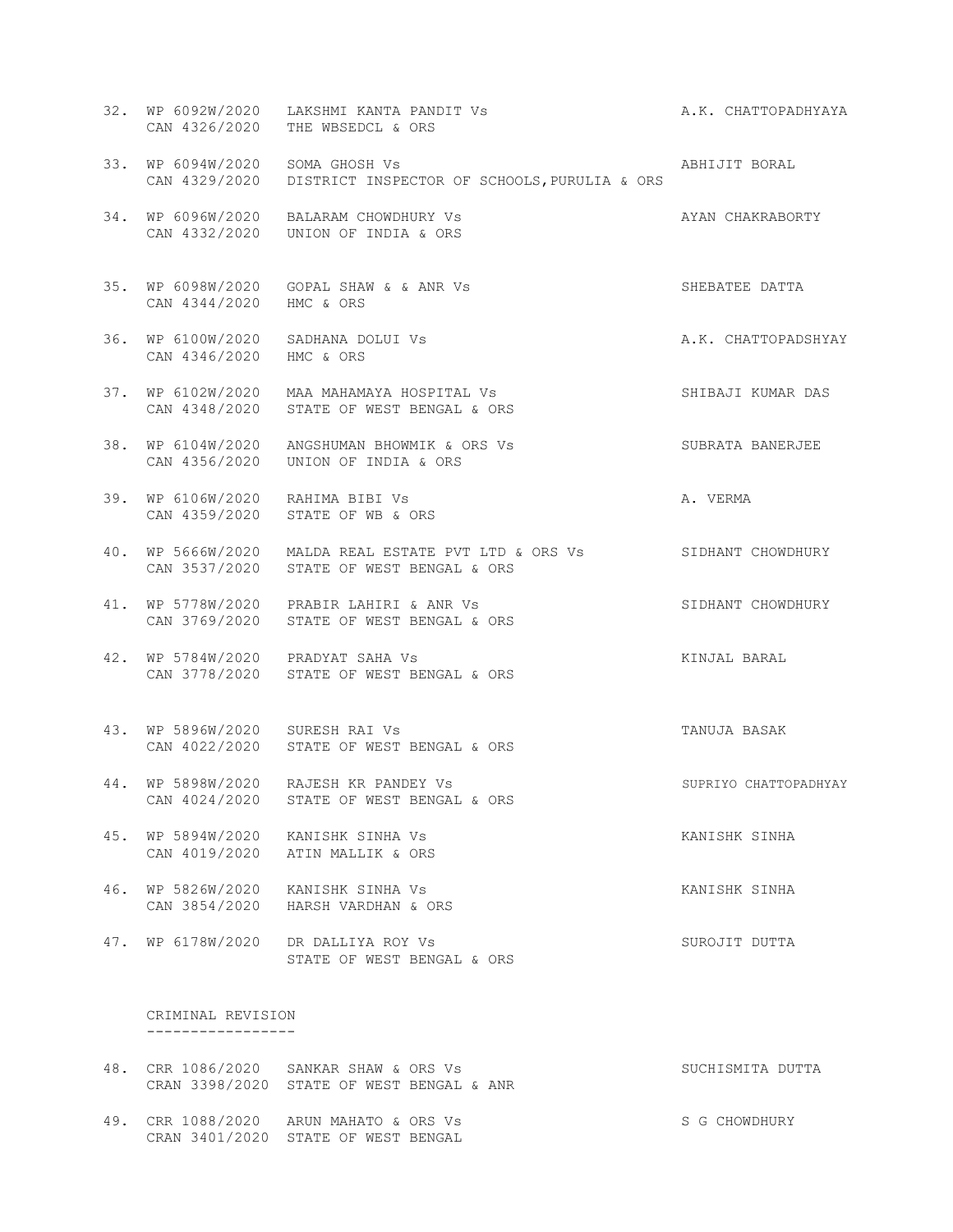|                                  | 50. CRR 1090/2020 SADHAN BARUI@BARUI Vs<br>CRAN 3403/2020 STATE OF WEST BENGAL | S G CHOWDHURY  |
|----------------------------------|--------------------------------------------------------------------------------|----------------|
| 51. CRR 1066/2020 KRITI SAFUI Vs | CRAN 2997/2020 STATE OF WEST BENGAL & ANR                                      | ARUSHI RATHORE |

52. CRR 1082/2020 PAMPA SAHA & ANR Vs JAYDEEP KUMAR BHOWMICK CRAN 3343/2020 NARAYAN RANJAN BAKSHI & ANR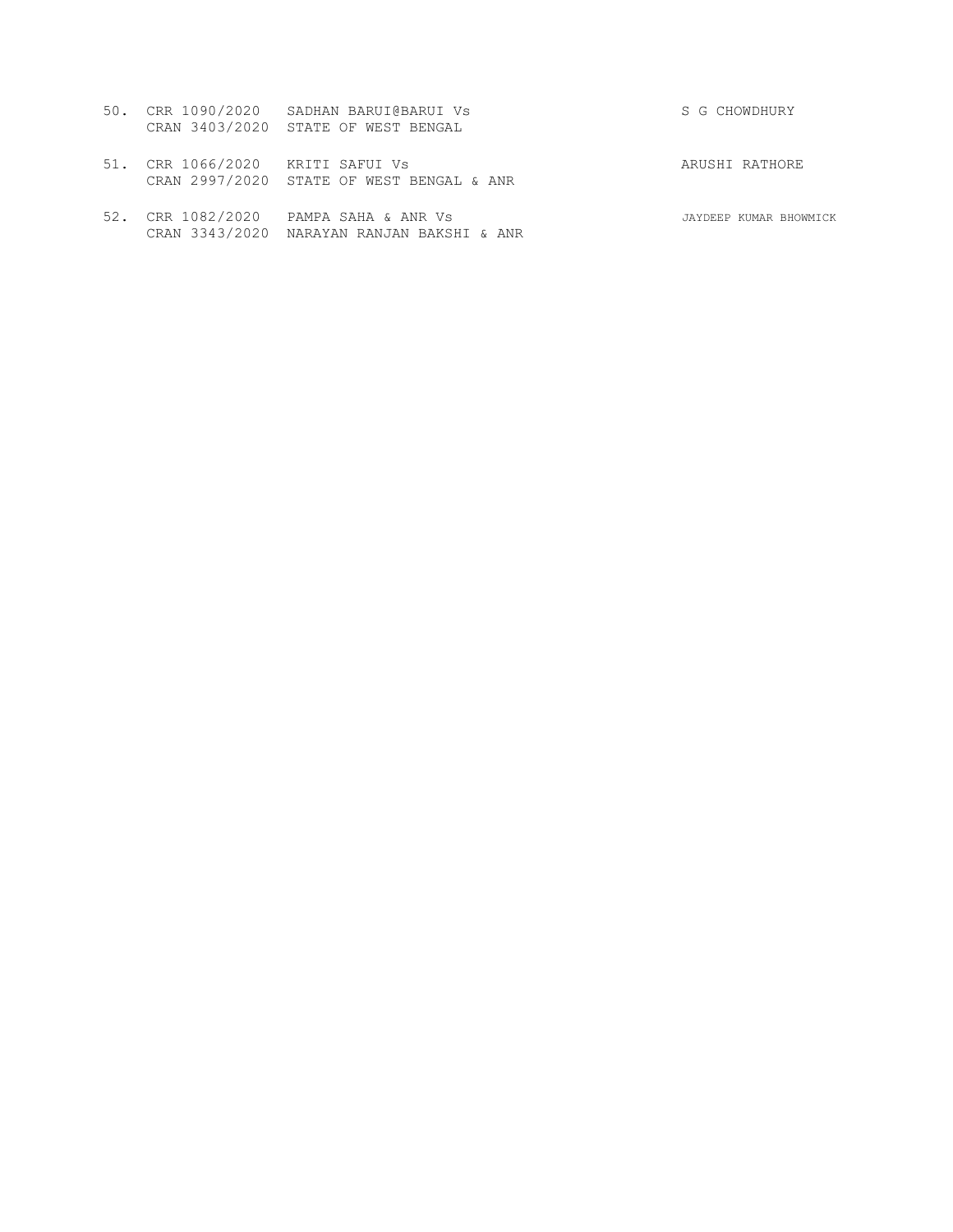## APPELLATE SIDE ON TUESDAY, THE 4TH AUGUST , 2020 COURT ROOM NO. 19 (VIA VIDEO CONFERENCE )

## 2:00 P.M. TO 3:30 P.M.

## THE HON'BLE JUSTICE MOUSHUMI BHATTACHARYA

#### NOTE : MATTERS WILL BE TAKEN UP THROUGH PHYSICAL HEARING ONLY WHEN BOTH THE PARTIES HAVE CONSENTED TO.

#### MOTION ------

1. WP 5983W/2020 ANJALI MEMORIAL COLLEGE OF EDUCATION & RIMPY MUKHERJEE CAN 4151/2020 TRAINING & ANR Vs WB UNIVERSITY OF TEACHERS TRAINING PLANNING & ADMN. & ORS 2. WP 5781W/2020 RAJIB ROY Vs SURYA MAITY CAN 3774/2020 STATE OF WEST BENGAL & ORS 3. WP 5875W/2020 MUKUL CHANDRA BARMAN Vs SYBIR SABUD CAN 3966/2020 UNION OF INDIA& ORS 4. WP 5877W/2020 PINKI DAS Vs MALAY DHAR CAN 3972/2020 STATE OF WEST BENGAL& ORS 5. WP 5611W/2020 SANDIPTA GANGOPADHYAY Vs SHUVRO PROKASH LAHIRI CAN 3378/2020 INDIAN BANK & ORS. 6. WP 5631W/2020 DHITARASTRA DUTTA Vs PRONAY BASAK CAN 3451/2020 UNION OF INDIA & ORS 7. WP 3463W/2020 DR. ANANDAMAY ADAK & ORS Vs SUBRATA BANERJEE CAN 3651/2020 UNION OF INDIA & ORS CAN 3652/2020 8. WP 5543W/2020 MURSHIDABAD PATNI CO-OPERATIVE SOCIETY SHAHAN SHAH CAN 3258/2020 LTD & ANR Vs STATE OF WEST BENGAL & ORS 9. WP 5651W/2020 M/S LCL LOGISTIX (INDIA ) PVT. LTD Vs RAKESH SARKAR CAN 3515/2020 UNION OF INDIA& ORS 10. WP 5655W/2020 JANNATUN TAJRIN & ANR. Vs ALI AHSAN ALAMGIR CAN 3524/2020 STATE OF WEST BENGAL & ORS. 11. WP 5809W/2020 MANOTOSH MAHATO & ORS Vs ANINDA BHATTACHARYA CAN 3823/2020 STATE OF WEST BENGAL & ORS 12. WP 6107W/2020 GOUTAM KUMAR SAHOO & ORS Vs AMIT BARAN DASH CAN 4363/2020 STATE OF WEST BENGAL &ORS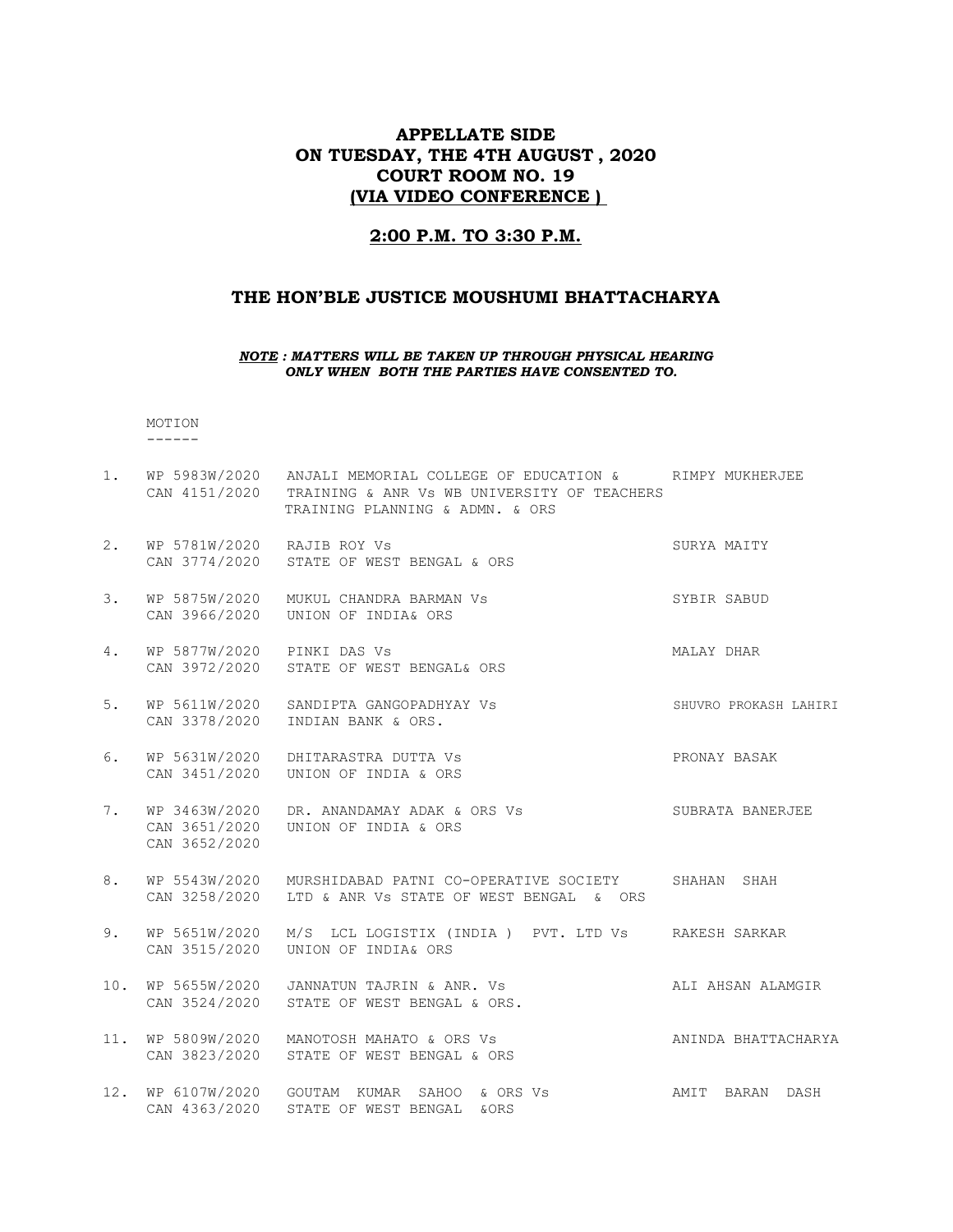|     | 13. WP 6109W/2020 MD SAIFULLAH SK & ANR Vs<br>CAN 4371/2020 STATE OF WEST BENGAL & ORS      | DEBANJAN CHATTERJEE |
|-----|---------------------------------------------------------------------------------------------|---------------------|
|     | 14. WP 6111W/2020 SUBARNA DUTTA Vs<br>CAN 4368/2020 SAHA INSTITUTE OF NUCLEAR PHYSICS & ORS | SOHAN DEY DHARA     |
| 15. | WP 6113W/2020 GAFFAR GSAZI Vs<br>CAN 4370/2020 STATE OF WEST BENGAL & ORS                   | MARIA RAHAMAN       |
| 16. | WP 6115W/2020 JIYAUL HAQUE Vs<br>CAN 4372/2020 STATE OF WEST BENGAL & ORS                   | ARGHYA CHAKRABARTI  |
| 17. | WP 6117W/2020 DEBAJANI POLITA Vs<br>CAN 4374/2020 STATE OF WEST BENGAL & ORS                | ARPAN ROY KANJILAL  |
| 18. | WP 6119W/2020 HIMANGSHU GHOSH Vs<br>CAN 4376/2020 STATE OF WEST BENGAL & ORS                | ARNAB MUKHERJEE     |
| 19. | WP 6121W/2020 SAIKAT GOSWAMI Vs<br>CAN 4379/2020 STATE OF WEST BENGAL & ORS                 | TANUJA BASAK        |
| 20. | WP 6123W/2020 JADUPATI BERA Vs<br>CAN 4381/2020 STATE OF WEST BENGAL & ORS                  | TANUJA BASAK        |
|     | 21. WP 6125W/2020 TANMOY KUMAR KAR Vs<br>CAN 4386/2020 STATE OF WEST BENGAL & ORS           | TANUJA BASAK        |
| 22. | WP 6127W/2020 GOPAL MONDAL Vs<br>CAN 4394/2020 STATE OF WEST BENGAL & ORS                   | PANKAJ HALDER       |
| 23. | WP 6129W/2020 DEBU SARDAR Vs<br>CAN 4391/2020 STATE OF WEST BENGAL & ORS                    | PROBAL SARKAR       |
| 24. | WP 6131W/2020  NAJBUL MOLLA & ORS Vs<br>CAN 4395/2020 STATE OF WEST BENGAL & ORS            | PANKAJ HALDER       |
| 25. | WP 6178W/2020 DR DALLIYA ROY Vs<br>STATE OF WEST BENGAL & ORS                               | SUROJIT DUTTA       |
|     | 26. WP 23287W/2015 RAVINDRA KR CHOPRA & ANR Vs<br>CAN 3949/2020 STATE OF WEST BENGAL & ORS  | A P CHOWDHURY       |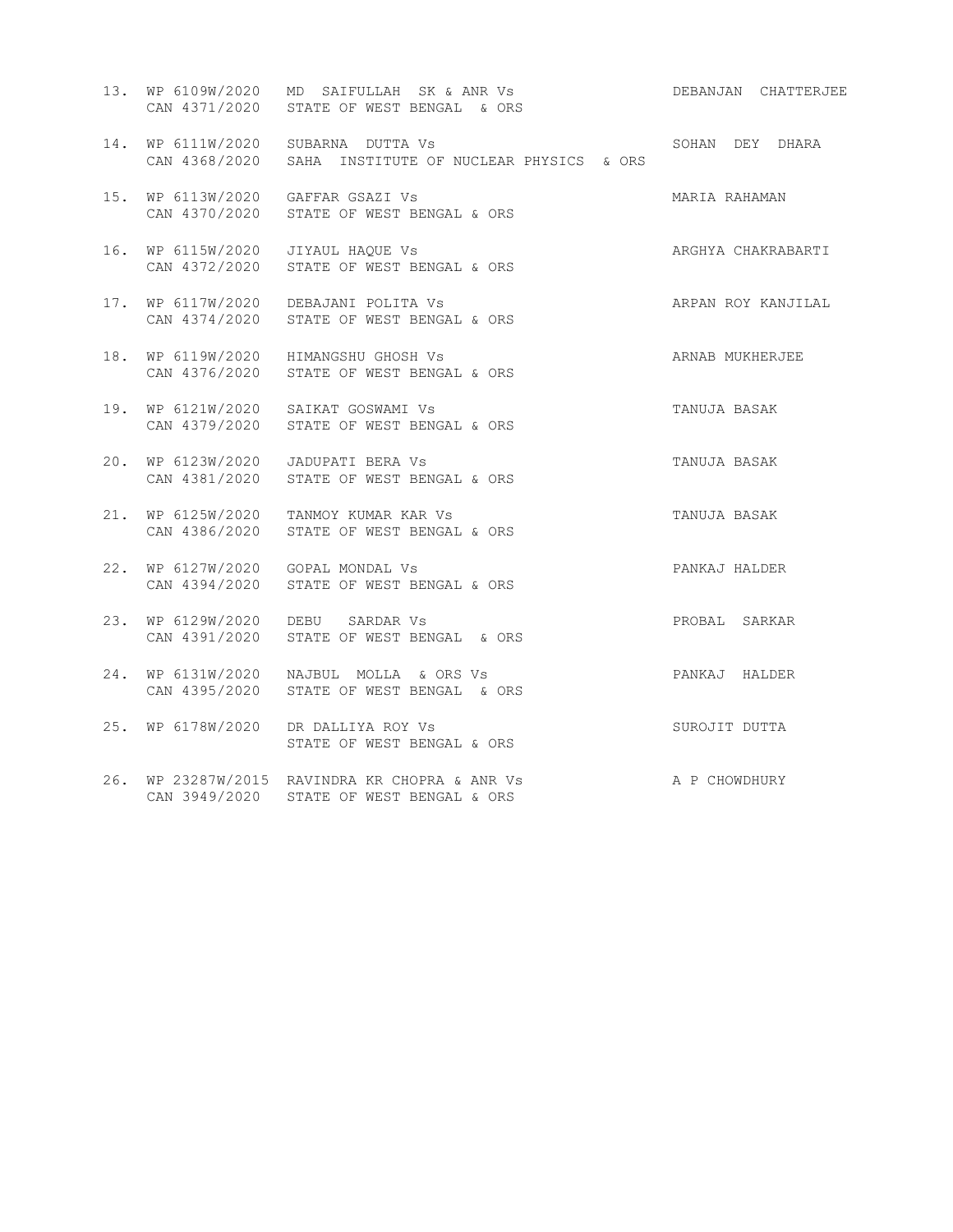# ORIGINAL SIDE ON TUESDAY, THE 4TH AUGUST , 2020 COURT ROOM NO. 19 (VIA VIDEO CONFERENCE )

## 2:00 P.M. TO 3:30 P.M.

## THE HON'BLE JUSTICE MOUSHUMI BHATTACHARYA

#### NOTE: MATTERS WILL BE TAKEN UP THROUGH PHYSICAL HEARING ONLY WHEN BOTH THE PARTIES HAVE CONSENTED TO.

 FOR HEARING -----------

1. AP 115/2016 WHIRLPOOL OF INDIA LTD Vs KHAITAN & CO MD ENTERPRISE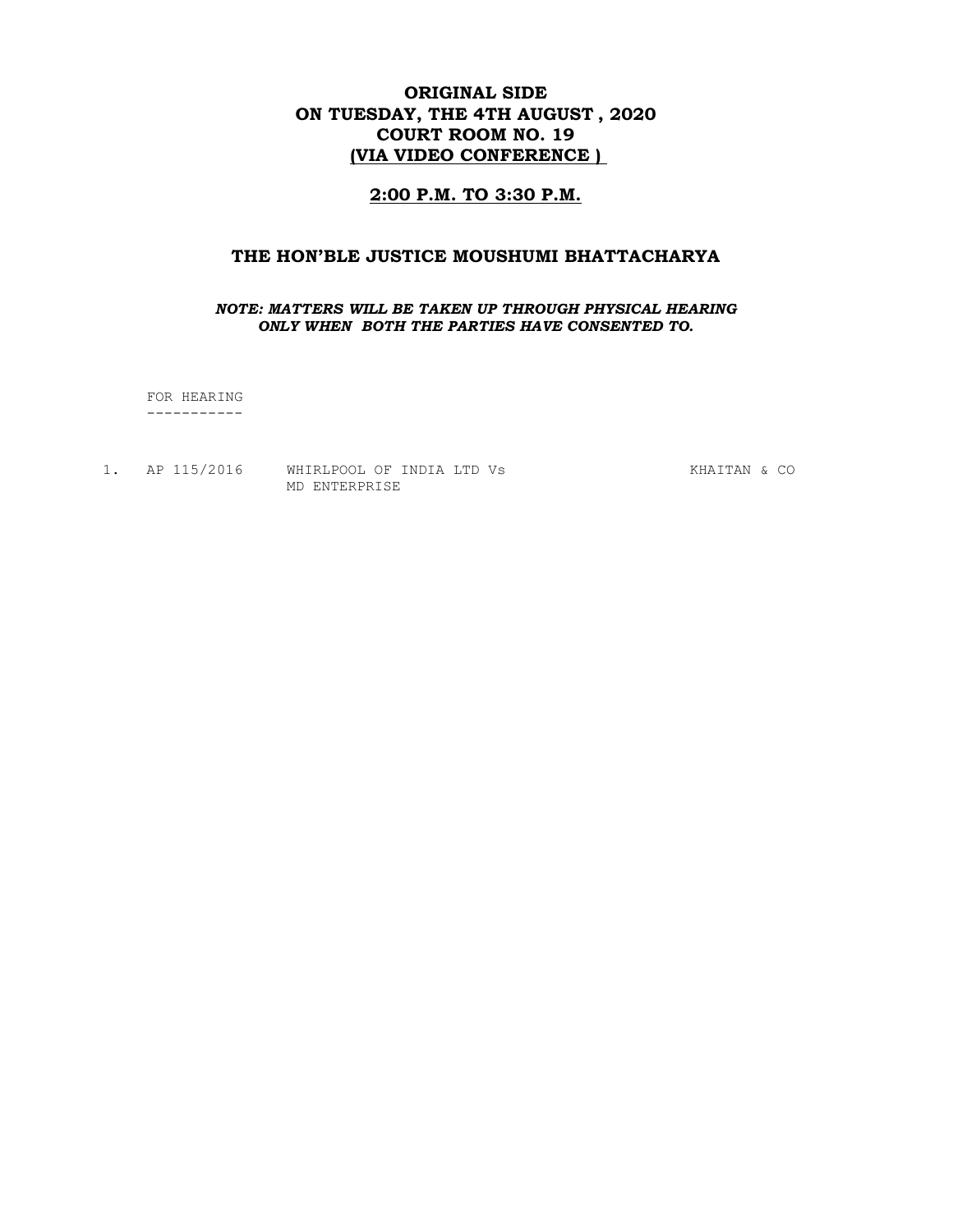# APPELLATE SIDE ON TUESDAY, THE 4TH AUGUST , 2020 COURT ROOM NO. 12 (VIA VIDEO CONFERENCE )

#### 2:00 P.M. TO 3:30 P.M.

## THE HON'BLE JUSTICE JAY SENGUPTA

#### NOTE : MATTERS WILL BE TAKEN UP THROUGH PHYSICAL HEARING ONLY WHEN BOTH THE PARTIES HAVE CONSENTED TO.

#### MOTION ------

1. WP 5812W/2020 ABDUL HALIM Vs **ANINDA BHATTACHARYA**  CAN 3828/2020 STATE OF WEST BENGAL & ORS 2. WP 4878W/2020 KAUSTAV ROY Vs **RAJESH UPADHYAY**  CAN 3754/2020 UNION OF INDIA & ORS. 3. WP 6136W/2020 SUBRATA KR. DUTTA Vs PROSENJIT MUKHERJI CAN 4410/2020 STATE OF WEST BENGAL & ORS. 4. WP 6138W/2020 MD. SHAHZADA Vs And American State of ABBAS IBRAHIM KHAN CAN 4414/2020 STATE OF WEST BENGAL & ORS. 5. WP 6140W/2020 PRATAP CH. GHOSH @ JHURI & ORS. Vs RAKHESWAR DEY SARKAR CAN 4417/2020 KMC & ORS. 6. WP 6108W/2020 CHANDAN BARDHAN & ORS Vs PROSENJIT MUKHERJEE CAN 4364/2020 STATE OF WEST BENGAL & ORS 7. WP 6110W/2020 SUBRATA KUMAR DUTTA Vs **PROSENJIT MUKHERJEE**  CAN 4366/2020 STATE OF WEST BENGAL & ORS 8. WP 6112W/2020 TARUN KUMAR MONDAL & ORS Vs MADHURIMA SARKAR CAN 4367/2020 STATE OF WEST BENGAL & ORS 9. WP 6114W/2020 GHANTI HARIJAN Vs PROBAL SARKAR CAN 4369/2020 STATE OF WEST BENGAL & ORS 10. WP 6116W/2020 SUBRATA DHAR Vs ANKITA GHOSH CAN 4373/2020 STATE OF WEST BENGAL & ORS 11. WP 6118W/2020 ABDUL MANNAN MOLLA Vs **ROBIUL ISLAM**  CAN 4375/2020 STATE OF WEST BENGAL & ORS 12. WP 6120W/2020 BIDESH CHANDRA JANA Vs TANUJA BASAK CAN 4378/2020 STATE OF WEST BENGAL & ORS 13. WP 6122W/2020 PEARL CORPORATION Vs TAPAS DUTTA CAN 4380/2020 STATE OF WEST BENGAL & ORS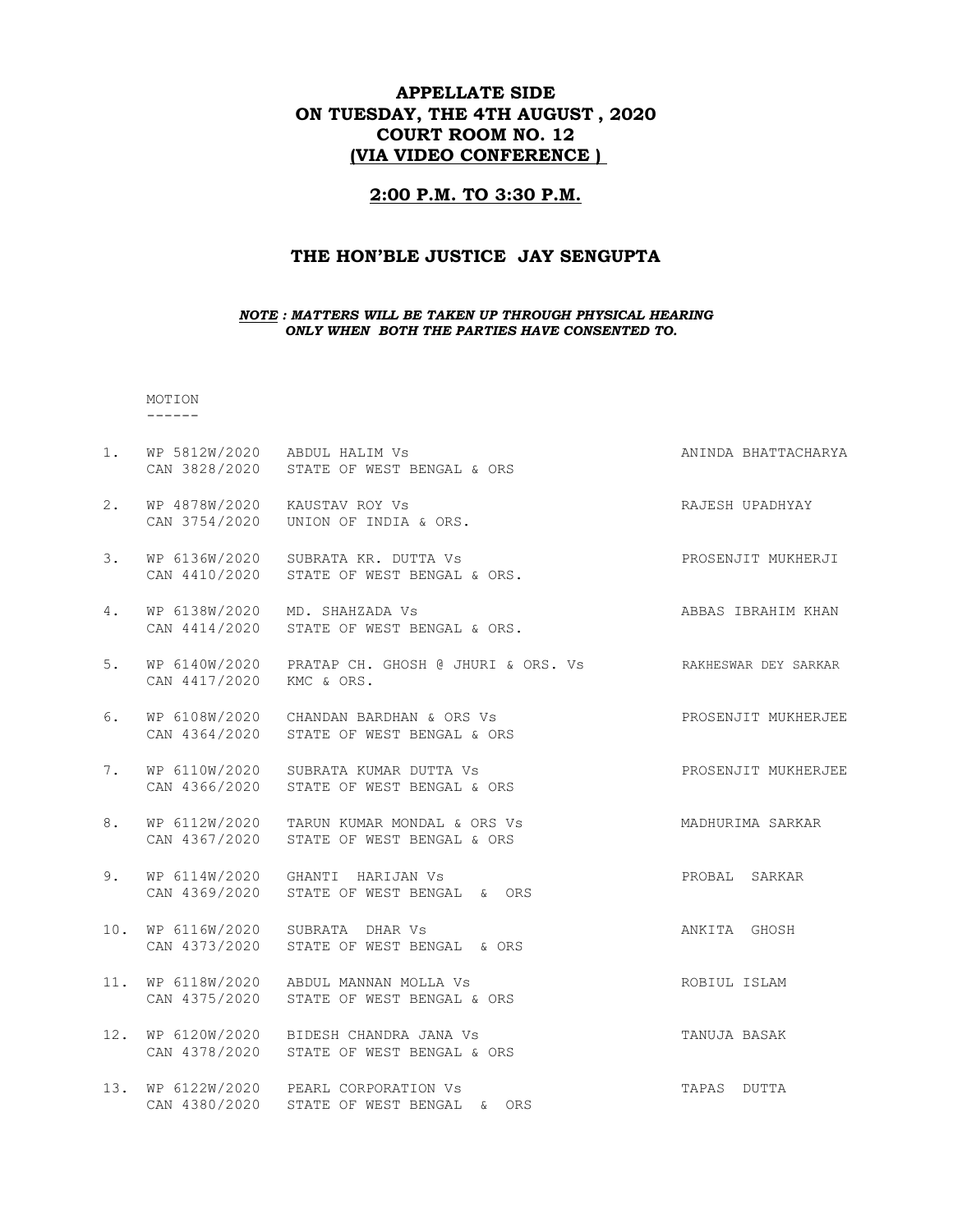|                                 | 14. WP 6124W/2020 CHANDAN GHARA Vs<br>CAN 4384/2020 STATE OF WEST BENGAL & ORS               | TANUJA BASAK          |
|---------------------------------|----------------------------------------------------------------------------------------------|-----------------------|
|                                 | 15. WP 6126W/2020 SAMARESH BERA Vs<br>CAN 4387/2020 STATE OF WEST BENGAL & ORS               | TANUJA BASAK          |
|                                 | 16. WP 6128W/2020 SUKUMAR DAS Vs<br>CAN 4390/2020 STATE OF WEST BENGAL & ORS                 | TANUJA BASAK          |
|                                 | 17. WP 6130W/2020 SABINA BIBI & ORS Vs<br>CAN 4393/2020 STATE OF WEST BENGAL & ORS           | PANKAJ HALDER         |
|                                 | 18. WP 6132W/2020 RABEYA BIBI & ORS Vs<br>CAN 4399/2020 STATE OF WEST BENGAL & ORS           | PANKAJ HALDER         |
|                                 | 19. WP 6134W/2020 AMANULLYA GHARAMI Vs<br>CAN 4405/2020 STATE OF WEST BENGAL & ORS           | PANKAJ HALDER         |
|                                 | 20. WP 6142W/2020 SK MANOWAR ALI & ORS Vs<br>CAN 4421/2020 STATE OF WEST BENGAL & ORS        | INDRANIL HALDER       |
|                                 | 21. WP 6146W/2020 RUDRA NARAYAN MISRA Vs<br>CAN 4429/2020 WBBSE & ORS                        | NIBEDITA PAL          |
|                                 | 22. WP 6148W/2020 KAZI SARFARAJ Vs<br>CAN 4436/2020 STATE OF WEST BENGAL & ORS               | SAGARMAY GHOSH        |
|                                 | 23. WP 6150W/2020 JUMMAN MOLLA Vs<br>CAN 4437/2020 STATE OF WEST BENGAL & ORS                | SURENDRA KR SHARMA    |
|                                 | 24. WP 6152W/2020 VIVEKANANDA TIWARI @ MUKESH Vs<br>CAN 4446/2020 STATE OF WEST BENGAL & ORS | SHIBAJI KUMAR DAS     |
|                                 | 25. WP 6154W/2020 HARAN MONDAL Vs<br>CAN 4449/2020 STATE OF WEST BENGAL & ORS.,              | SAGNIK MUKHERJEE      |
| 26. WP 6156W/2020 SENTU SAHU Vs | CAN 4451/2020 STATE OF WEST BENGAL & ORS                                                     | SHIBAJI KUMAR DAS     |
|                                 | 27. WP 6158W/2020 TULA DAS @ MAITY Vs<br>CAN 4453/2020 STATE OF WEST BENGAL & ORS            | SAPTARSHI CHAKRABARTY |
|                                 | 28. WP 6160W/2020 RAGHUNATH DUTTA Vs<br>CAN 4455/2020 STATE OF WEST BENGAL & ORS             | GAZI FARUQUE HOSSAIN  |
|                                 | 29. WP 6164W/2020 CRUNCH THE FITNESS STUDIO Vs<br>CAN 4460/2020 STATE OF WEST BENGAL & ORS   | DYUTIMAN BANERJEE     |
|                                 | 30. WP 6166W/2020 RANU CHOUDHURY & ANR Vs<br>CAN 4462/2020 STATE OF WEST BENGAL & ORS        | DYUTIMAN BANERJEE     |
|                                 | 31. WP 6168W/2020 SK MAFIJUL RAHAMAN Vs<br>CAN 4465/2020 STATE OF WEST BENGAL & ORS          | SK MD ASHIK IQUEBAL   |
|                                 | 32. WP 6170W/2020 BIBHAS DOLAI Vs<br>CAN 4467/2020 UNION OF INDIA & ORS.                     | PARTA PRATIM DUTT     |
|                                 | 33. WP 5794W/2020 NAYAN MAHATO Vs<br>CAN 3794/2020 STATE OF WEST BENGAL & ORS                | ANINDA BHATTACHARYA   |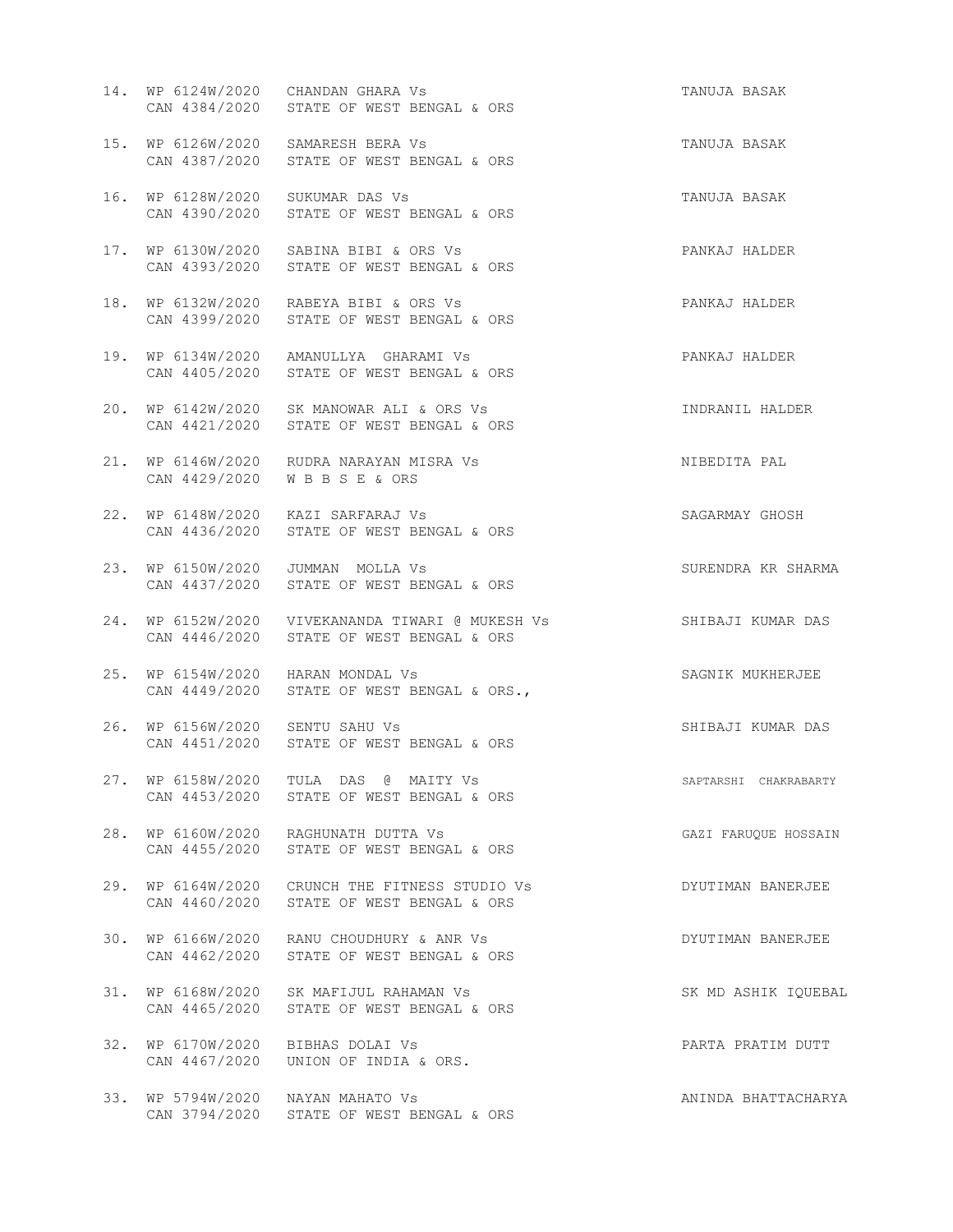- 34. WP 2014W/2020 DISHA GHOSH Vs SUROJIT DUTTA CAN 3196/2020 W.B. UNIVERSITY OF HEALTH SCIENCES & ORS 35. WP 2012W/2020 SUROBHI ROY Vs SUROUT SUROJIT DUTTA CAN 3201/2020 W.B. UNIVERISTY OF HEALTH SCIENCES & ORS 36. WP 5638W/2020 TATHAGAT DATTA Vs TATHAGATA DATTA IN PERSON CAN 3471/2020 UNION OF INDIA& ORS 37. WP 5698W/2020 V C RAJA KRISHNAN Vs CHANDRIMA GHOSH CAN 3603/2020 THE ANDAMAN AND NICOBAR STATE CO-OP BANK LTD & ANR 38. WP 5900W/2020 RATIKANTA SARDAR Vs **KAMAL KANTA KAR**  CAN 4026/2020 STATE OF WEST BENGAL & ORS 39. WP 5902W/2020 BISHNUPUR HIMGHAR PVT LTD Vs DEBAPRIYA SAMANTA CAN 4028/2020 UNION OF INDIA & ORS 40. WP 5904W/2020 NEPAL MAHATA Vs ANKITA DEY CAN 4030/2020 UNION OF INDIA & ORS 41. WP 5866W/2020 DEBOJYOTI ROY Vs MANS KUMAR DAS CAN 3947/2020 STATE OF WEST BENGAL & ORS 42. WP 5868W/2020 SURAJ JHUNJHUNWALA Vs SOMESH KUMAR GHOAH CAN 3951/2020 UNION OF INDIA & ORS 43. WP 5870W/2020 BOSE INSTITUTE PENSIONERS WELFARE ASS. PRAGATI PAUL CAN 3953/2020 & ANR Vs THE BOSE INSTITUTE & ORS 44. WP 5872W/2020 SANTOSH KUMAR YADAV Vs MAHESWARI SHARMA CAN 3956/2020 UNION OF INDIA & ORS 45. WP 5874W/2020 ASHOKE PRADHAN & ORS Vs ARIJIT PRADHAN CAN 3964/2020 STATE OF WEST BENGAL& ORS 46. WP 5876W/2020 SABITA GHOSH & ORS Vs MALAY DHAR CAN 3970/2020 STATE OF WEST BENGAL& ORS 47. WP 5878W/2020 BHASKAR GUHA Vs PRIYANKLAR BASU MALLICK CAN 3973/2020 KMC& ORS 48. WP 5880W/2020 UTTARAN WELFARE ASSOCIATION REPTED. BY SAHEB BANERJEE CAN 3977/2020 NARAYAN CHANDRA GARAI VsSTATE OF WEST BENGAL& ORS CIVIL REVISION -------------- 49. CO 1146/2020 RAMKRISHNA VIVEKANANDA MISSION Vs DEBABRATA ROY CAN 4018/2020 M/S DIMPAL PROPERTIES PVT LTD
- 50. CO 1148/2020 AMIT PODDAR Vs SUTIRTHA DAS CAN 4042/2020 RITU PODDAR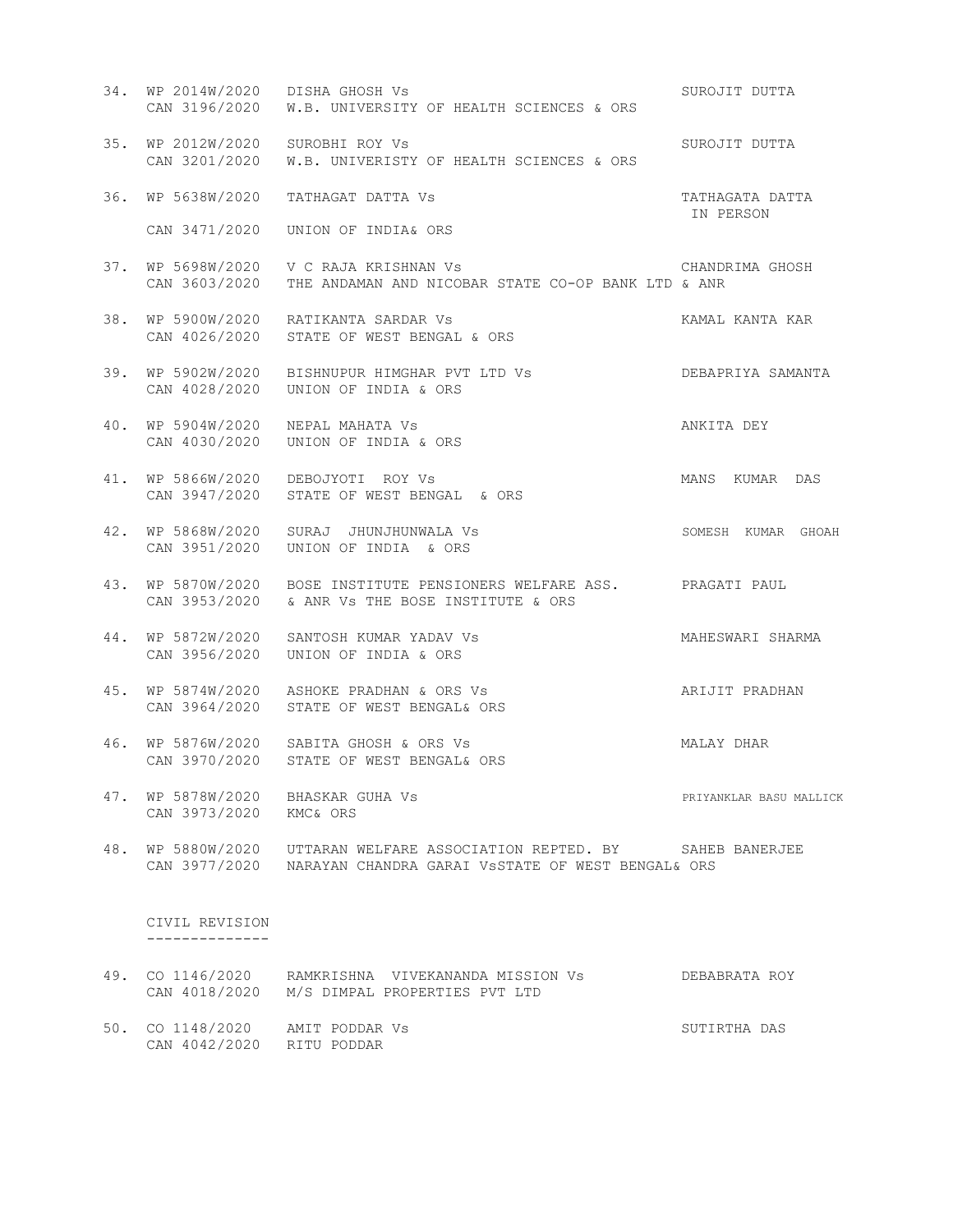| 51. CO 1150/2020 | NARESH CHANDRA BARMAN VS               | MADHUSHRI DUTTA MAJUMDER |
|------------------|----------------------------------------|--------------------------|
|                  | CAN 4087/2020 RAKESH KUMAR GUPTA & ANR |                          |

52. CO 1152/2020 SOURAV GUHA THAKURTA VS KOLLOL GUHA THAKURTHA CAN 4357/2020 RIA TARAFDAR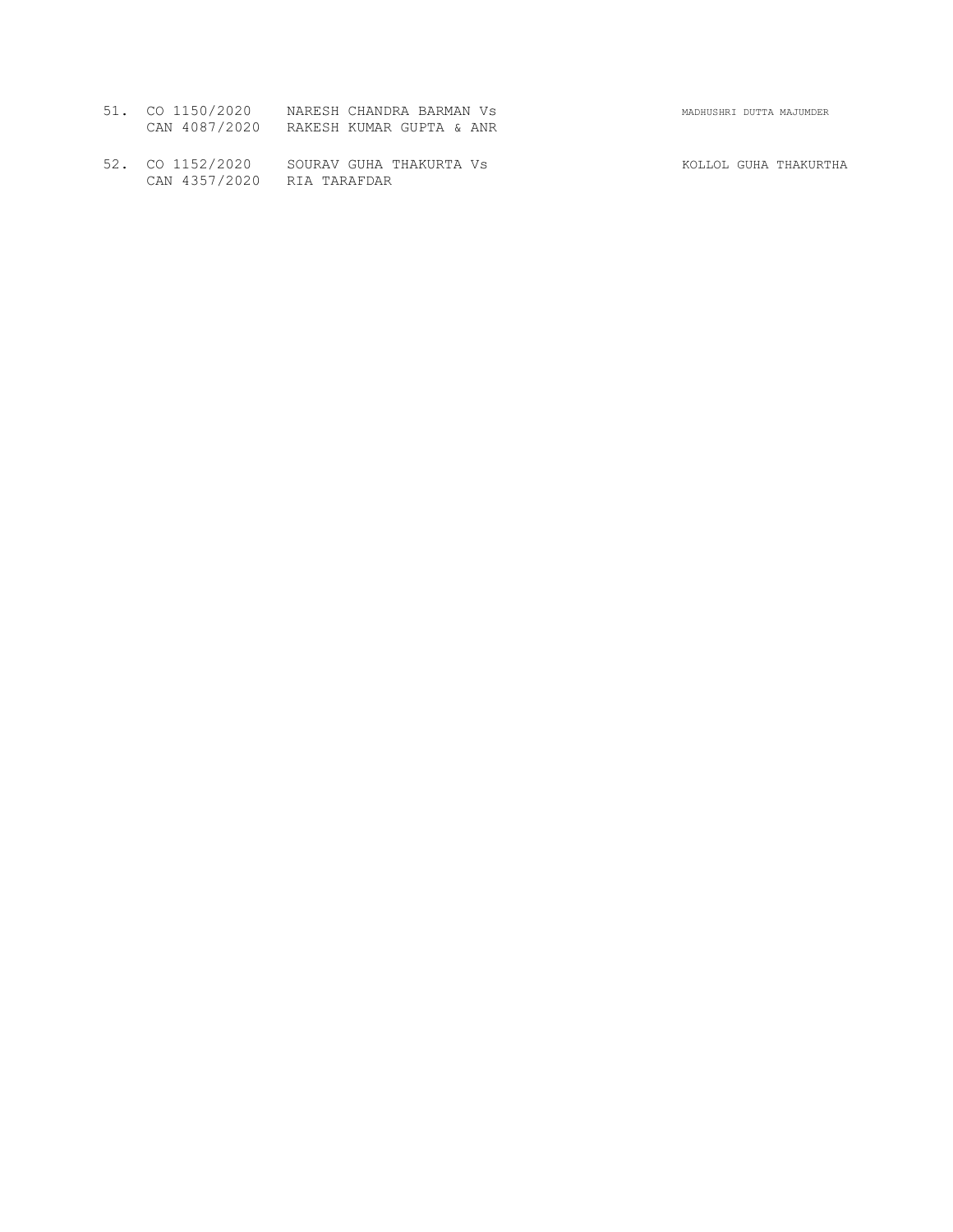# APPELLATE SIDE ON TUESDAY, THE 4TH AUGUST , 2020 COURT ROOM NO. 13 (VIA VIDEO CONFERENCE )

### 2:00 P.M. TO 3:30 P.M.

### THE HON'BLE JUSTICE TIRTHANKAR GHOSH

#### NOTE : MATTERS WILL BE TAKEN UP THROUGH PHYSICAL HEARING ONLY WHEN BOTH THE PARTIES HAVE CONSENTED TO.

 MOTION ------

1. WP 6133W/2020 ARATI RANI BHANDARI & ORS Vs PANKAJ HALDER CAN 4400/2020 STATE OF WEST BENGAL &ORS 2. WP 6135W/2020 SEKH LAL MOHAMMAD & ORS Vs TANMAY BASU CAN 4409/2020 STATE OF WEST BENGAL &ORS 3. WP 6137W/2020 PRATIMA RANI GHOSH Vs BANDANA MAITY CAN 4413/2020 STATE OF WEST BENGAL & ORS 4. WP 6141W/2020 SATINATH DEY & ANR Vs INDRANIL HALDER CAN 4419/2020 HOWRAH MUNICIPAL CORPORATION & ORS 5. WP 6145W/2020 GOUTAM DAS Vs SALAI LAL SAHOO CAN 4426/2020 STATE OF WEST BENGAL & ORS. 6. WP 6147W/2020 GURUSADAY ROY (MANIK ROY ) Vs SANKHA SUBHARA ROY CAN 4435/2020 STATE OF WEST BENGAL & ORS 7. WP 6149W/2020 SK. ALI HOSSAIN & ANR Vs MADHURIMA SARKAR CAN 4440/2020 STATE OF WEST BENGAL & ORS. 8. WP 6151W/2020 BRAJAGOPAL DAS & ORS Vs SK SAHJAHAN ALI CAN 4438/2020 UNION OF INDIA & ORS 9. WP 6153W/2020 SHANTI SAMANTA Vs SHIBAJI KUMAR DAS CAN 4448/2020 STATE OF WEST BENGAL & ORS 10. WP 6155W/2020 M/S CAIS ENGINEERING SERVICES PRIVATE SYED NURUL AREFIN CAN 4450/2020 LIMITED & ANR Vs UNION OF INDIA & ORS 11. WP 6157W/2020 UTPAL PAIRA & ANR Vs SHIBAJI KUMAR DAS CAN 4452/2020 STATE OF WEST BENGAL & ORS 12. WP 6159W/2020 MANISA BERA Vs GOUTAM ACHARYA CAN 4454/2020 STATE OF WEST BENGAL & ORS 13. WP 6161W/2020 RAFIKUL ISLAM & ORS Vs MARIA RAHAMAN CAN 4456/2020 STATE OF WEST BENGAL & ORS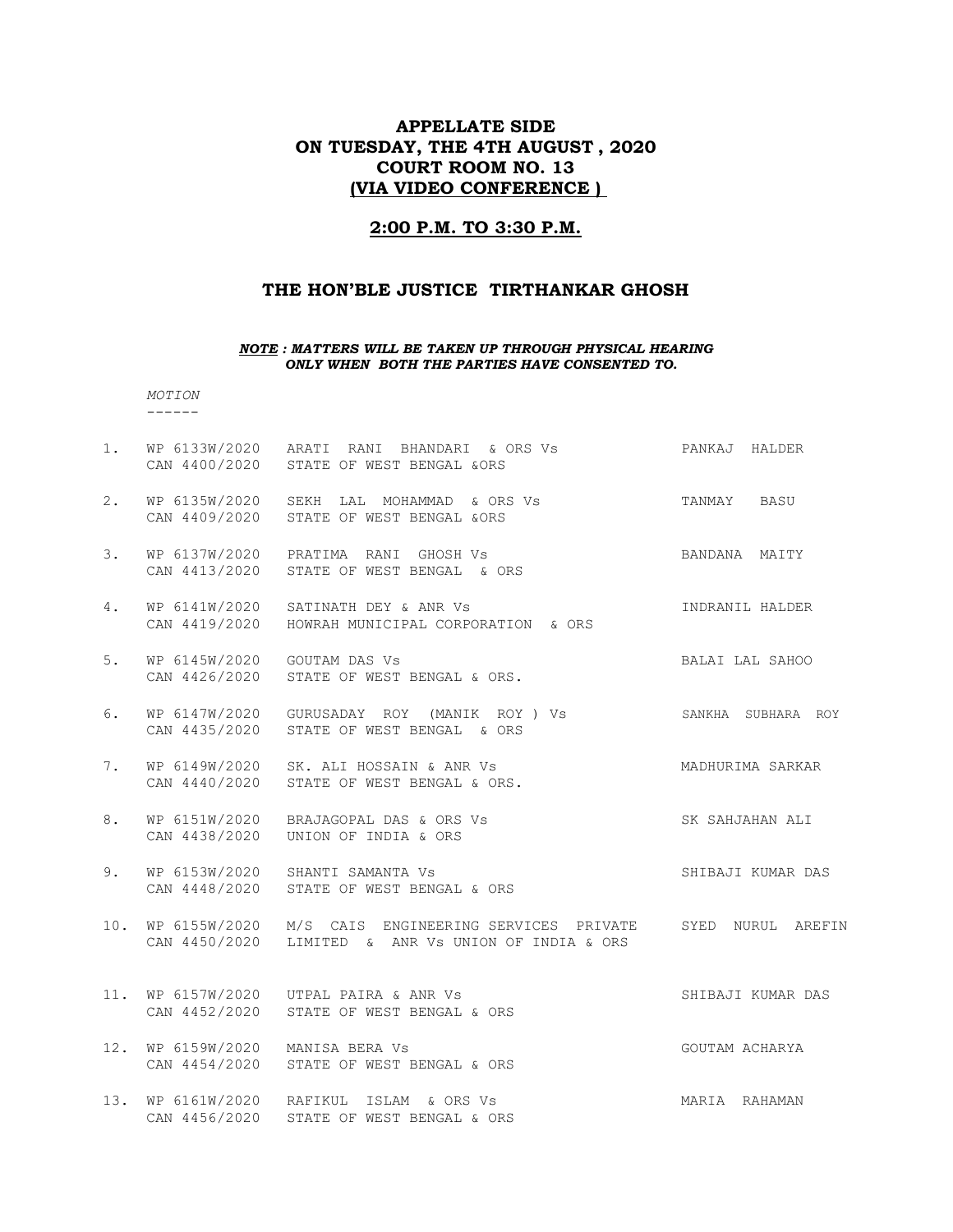- 14. WP 6163W/2020 MANIK LAL BHATTA Vs SAYAN DE CAN 4459/2020 STATE OF WEST BENGAL & ORS 15. WP 6165W/2020 PRATAP SINGHA BARUA Vs GOLAM MD. CAN 4461/2020 STATE OF WEST BENGAL & ORS.
- 16. WP 6167W/2020 SAILEN PAL Vs PARTHA PRATIM DUTT CAN 4464/2020 STATE OF WEST BENGAL & ORS.
- 17. WP 6169W/2020 BELU KUMAR & ANR Vs ANKITA DEY CAN 4466/2020 STATE OF WEST BENGAL & ORS
- 18. WP 6171W/2020 RAJ NARAYAN TANDON & ORS Vs AMIT GUPTA CAN 4468/2020 KOLKATA MUNICIPAL CORPORATION & ORS
- 19. WP 2013W/2020 MOUMITA DUBEY(MINOR) REP. BY HER FATHER SUROJIT DUTTA CAN 3195/2020 SWAPAN DUBEY Vs W.B. UNIVERSITY OF HELATH SCIENCES & ORS
- 20. WP 2015W/2020 MONDIP CHEL Vs SUROJIT DUTTA CAN 3202/2020 W.B. UNIVERSITY OF HEALTH SCIENCES & ORS
- 21. WP 5685W/2020 MANIK DAS Vs SAHEB BANERJEE CAN 3569/2020 STATE OF WEST BENGAL & ORS,.
- 22. WP 5747W/2020 SHANTANU CHAKRABARTY Vs PRONOY BASAK CAN 3713/2020 STATE OF WEST BENGAL & ORS
- 23. WP 6067W/2020 ANDAMAN & NICOBAR STATE CO OPERATIVE BANK MD. ALPAZ ANSARI CAN 4283/2020 LTD. & ANR Vs ANDAMAN & NICOBAR ADMINISTRATION & ORS
- 24. WP 5639W/2020 TATHAGATA DATTA Vs TATHAGATA DATTA CAN 3475/2020 UNION OF INDIA& ORS IN PERSON